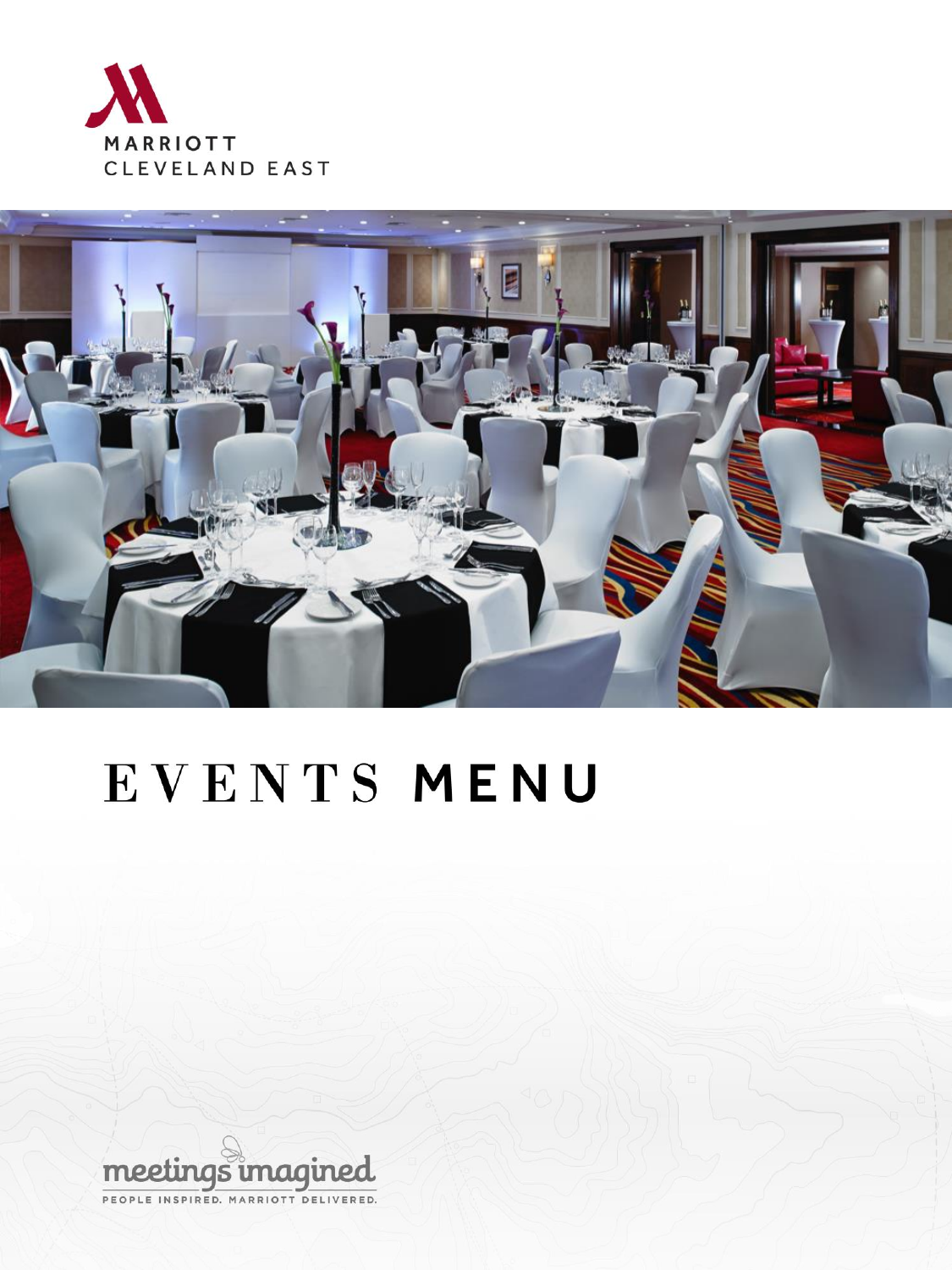# **BREAKFAST BUFFETS**

**PRICES ARE SUBJECT TO 21% SERVICE CHARGE AND 8% TAX**

### **CONTINENTAL COLLAGE | \$17.00**

- Starbucks Coffee and Tazo Teas
- selection of chilled fruit juices
- fresh seasonal fruit and berries
- assortment of breakfast pastries and breads
- butter and preserves

### **EUROPEAN CONTINENTAL | \$23.00**

- Starbucks Coffee and Tazo Teas
- selection of chilled fruit juices
- fresh seasonal fruit and berries
- assorted fruit yogurts
- housemade almond granola
- european smoked & cured meats and cheeses
- hard rolls

• assortment of breakfast pastries and breads

• butter and preserves

#### **FITNESS BREAKFAST | \$24.00**

- Starbucks Coffee and Tazo Teas
- selection of chilled fruit juices
- fresh seasonal fruit and berries
- assorted fruit yogurts
- scrambled egg beaters with garden vegetables
- low cal angel food muffins
- turkey sausage
- multi-grain pancakes with lite syrup
- *(maximum of 15 guests)*

### **EXECUTIVE CONTINENTAL | \$19.00**

- Starbucks Coffee and Tazo Teas
- selection of chilled fruit juices
- fresh seasonal fruit and berries
- assorted fruit vogurts
- assorted cereals with 2% and fat-free milk
- assorted bagels, muffins, and danish
- cream cheese, butter and preserves

#### **GOOD START BUFFET | \$20.00**

- Starbucks Coffee and Tazo Teas
- orange Juice
- scrambled eggs with fine herbs
- applewood smoked bacon
- breakfast potatoes
- *(maximum of 15 guests)*

#### **GOOD MORNING BUFFET | \$25.00**

- Starbucks Coffee and Tazo Teas
- selection of chilled fruit juices
- fresh seasonal fruit and berries
- assorted fruit yogurts
- assorted cereals with 2% and fat-free milk
- scrambled eggs with fine herbs
- french toast with warm maple syrup
- bacon and link sausage
- breakfast potatoes
- assorted breakfast pastries
- butter and preserves
- *(minimum of 25 guests)*



#### **CLEVELAND MARRIOTT EAST**

26300 Harvard Road, Warrensville OH 44122 216.378.9191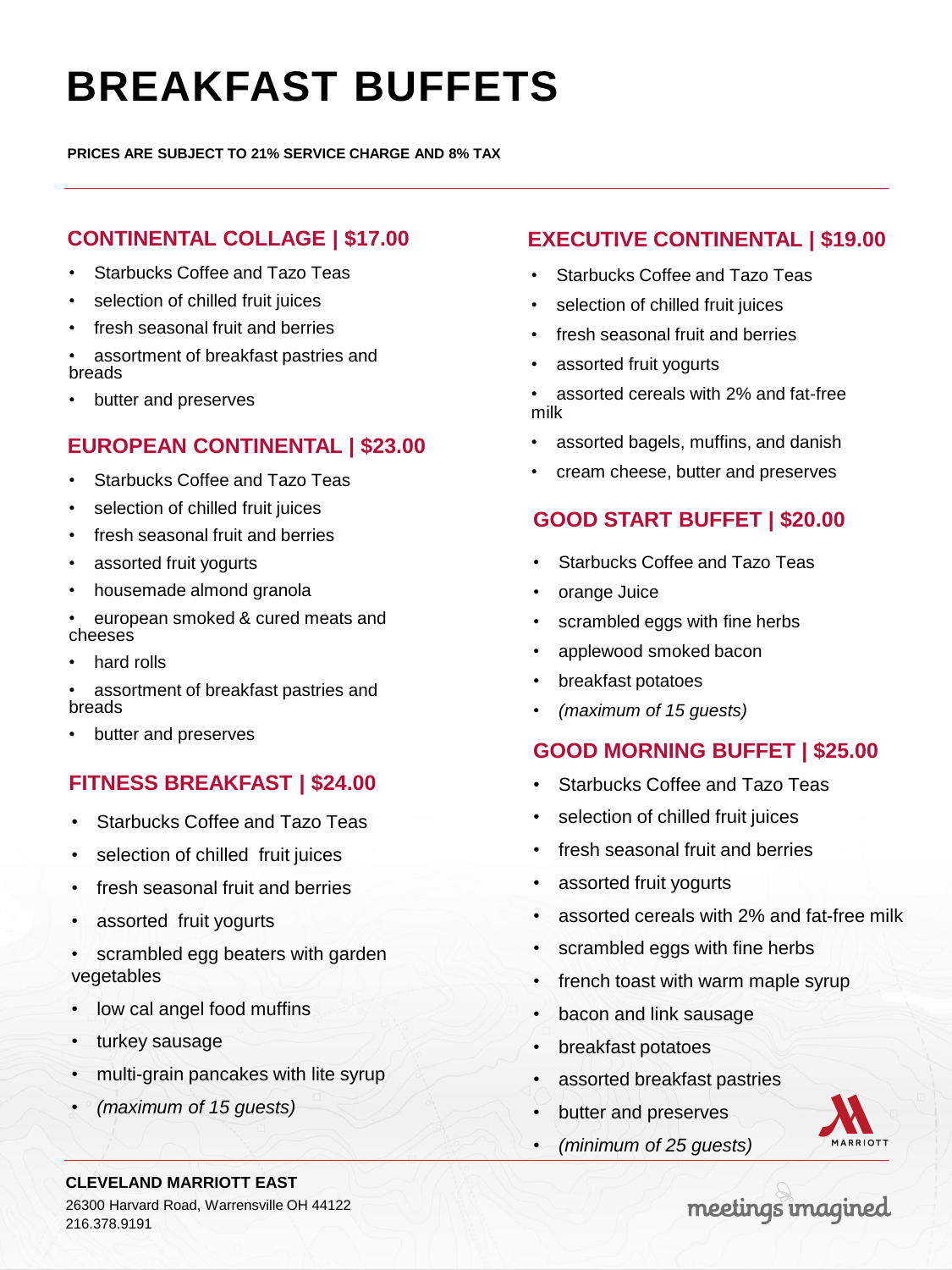# **BREAKFAST BUFFETS (CONT)**

**PRICES ARE SUBJECT TO 21% SERVICE CHARGE AND 8% TAX**

## **CHAMPION BREAKFAST BUFFET | \$38.00**

- Starbucks Coffee and Tazo Teas
- selection of chilled fruit juices
- fresh seasonal fruit and berries
- flavored yogurts with dried fruit
- selection homemade almond granola
- assorted cereals with 2% and fat-free milk
- salmon with capers, onions and tomatoes
- omelet station prepared to order with a choice of: sautéed garden fresh vegetables, crisp bacon, honey roast ham, spinach, pepper jack cheese and fresh salsa
- french toast with warm maple syrup
- bacon and link sausage
- breakfast potatoes
- assorted breakfast bakeries, bagels and coffee cakes
- cream cheese, butter, and preserves
- *(minimum of 25 guests)*

### **SUNRISE BREAKFAST BUFFET | \$27.00**

- Starbucks Coffee and Tazo Teas
- selection of chilled fruit juices
- fresh seasonal fruit and berries
- assorted fruit yogurts
- homemade almond granola
- assorted cereals with 2% and fat-free milk
- malted waffles with fresh berries and warm syrup
- scrambled eggs with fine herbs
- cheese blintzes with fresh berry compote
- bacon and link sausage
- yukon gold potatoes
- assorted breakfast bakeries, bagels and coffee cakes
- cream cheese, butter, and preserves
- (minimum of 25 guests)

**CLEVELAND MARRIOTT EAST** 26300 Harvard Road, Warrensville OH 44122 216.378.9191

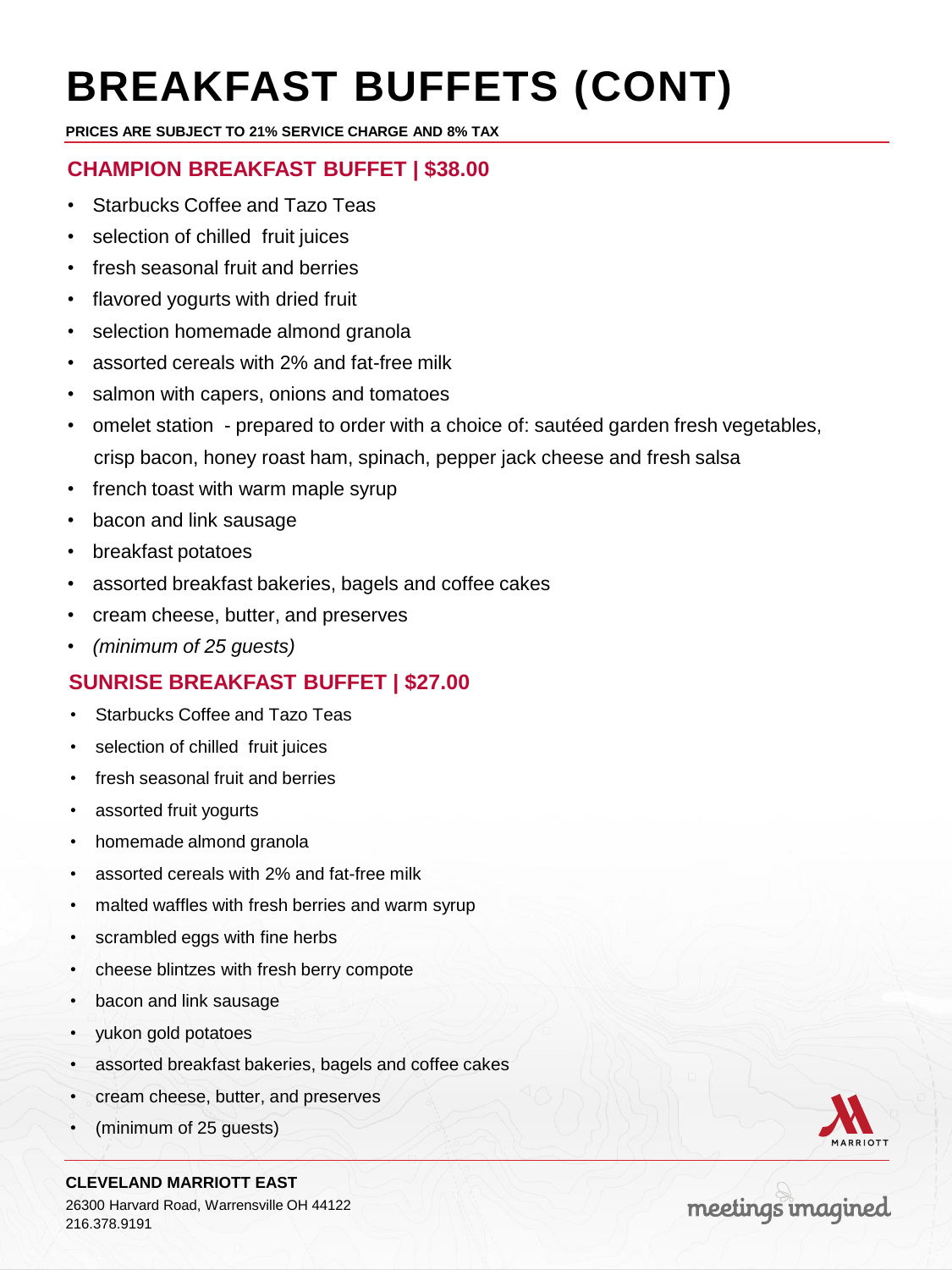## **BRUNCH**

**PRICES ARE SUBJECT TO 21% SERVICE CHARGE AND 8% TAX**

#### **CHAMPAGNE BRUNCH | \$58.00**

- our selection of champagne poured throughout brunch
- selection of chilled fruit juices
- fresh sliced tropical fruit
- assorted fruit yogurts assorted cereals with 2% and fat-free milk
- house made almond granola
- smoked fish presentation •including salmon, sliced tomatoes, red onions and capers
- assorted breakfast bakeries, bagels and coffee cakes
- cream cheese, butter and preserves

• omelet station - prepared to order with a choice of sautéed garden fresh vegetables, crisp bacon, honey roast ham, spinach, pepper jack cheese and fresh salsa

- potato pancakes with sour cream and apple sauce
- fresh garden salad with a selection of dressings
- Freshly Brewed Starbucks Coffee©, Decaffeinated Coffee & Tazo© Teas
- fresh mozzarella and sliced tomatoes with fresh basil vinaigrette dressing
- poached eggs over medallions of beef tenderloin, sauce bearnaise
- grilled breast of chicken with portobello and oyster mushroom sauce
- sirloin of beef, carved to order\* with peppercorn and cognac demi glace
- chef's selection of fresh vegetables
- roasted yukon gold potatoes
- freshly baked rolls with butter viennese dessert presentation

#### *\*attendant required | \$85 each based on one attendant per 25 guests minimum of 50 guests*

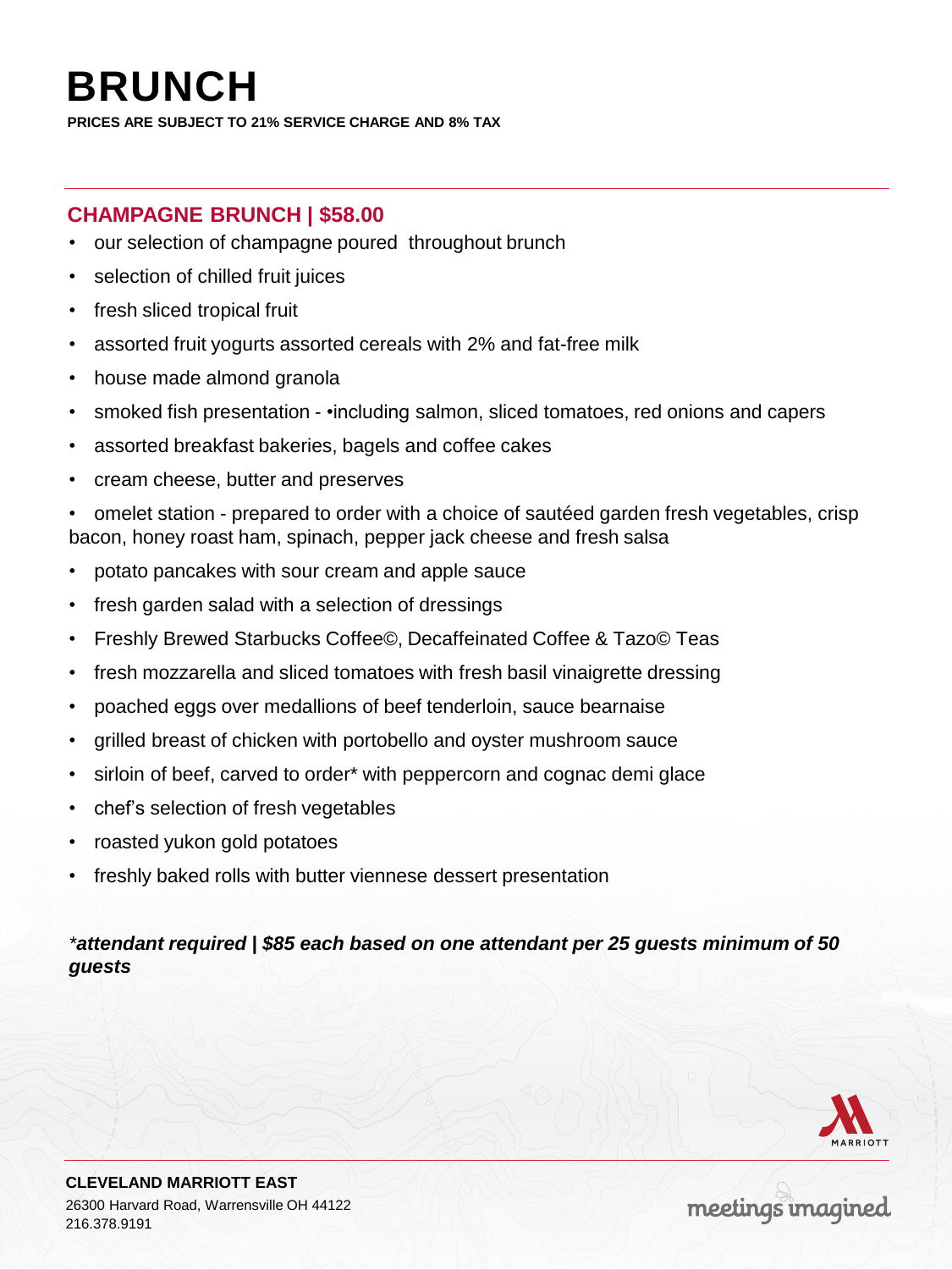## **PLATED BREAKFAST**

**PRICES ARE SUBJECT TO 21% SERVICE CHARGE AND 8% TAX**

#### **NOTE - maximum of 35 guests**

#### **PLATED BREAKFASTS INCLUDE:**

• freshly brewed Starbucks coffee©, decaffeinated coffee & Tazo© teas

• selection of chilled fruit juice

#### *choice of one starter:*

- fruit yogurt
- cinnamon muesli and dried fruit
- house made granola with berries
- seasonal melon or grapefruit
- fresh berry and yogurt parfait
- assortment of dry cereals
- fresh seasonal fruits with crème fraiche & macadamia nuts
- oatmeal brulee **(\$3.00 additional)**
- Norwegian smoked salmon and bagels with cream cheese **(\$7.00 additional)**
- assorted breakfast bakeries and creamery butter

#### **BON JOUR | \$17.00**

• cinnamon raisin french toast with warm maple syrup and fresh fruit

#### **FLORENTINE | \$16.00**

• poached egg white, fresh spinach, broiled tomato, turkey bacon and fresh

#### **ACCELERATOR | \$26.00**

• grilled petit filet mignon, smoked cheddar scrambled eggs and breakfast potatoes

#### **STEAK & EGGS | \$21.00**

• with wild mushroom and bacon hash

#### **NAPOLEON | \$17.00**

• fresh strawberry crepes with maple cream butter, chopped macadamia nuts and fresh fruit

#### **AMERICAN FAVORITE | \$19.00**

• scrambled eggs with (choose two) fresh herbs, green chili salsa, cheddar cheese or bell peppers, served with breakfast potato and maple pepper smoked bacon

#### **CLASSIC GRIDDLE | \$17.00**

• challah french toast with warm maple syrup, smoked sausage links, fresh fruit garnish

#### **EGGS BENEDICT | \$18.00**

• traditional poached eggs with smoked Canadian bacon and herb hollandaise

#### **QUICHE | \$16.00**

• vegetable tart with mushrooms, broccoli, leeks and brie cheese

#### **CALIENTE | \$16.00**

• soft flour tortilla filled with scrambled eggs, chorizo sausage, jack cheese, chili peppers, sour cream and cilantro salsa served with fresh fruit garnish

## **CRUNCHY GRILLED FRENCH TOAST | \$17.00**

• whole wheat bread dipped in low cholesterol eggs and crushed corn flakes, served with fresh berries, bananas and promise® spread



#### **CLEVELAND MARRIOTT EAST** 26300 Harvard Road, Warrensville OH 44122

216.378.9191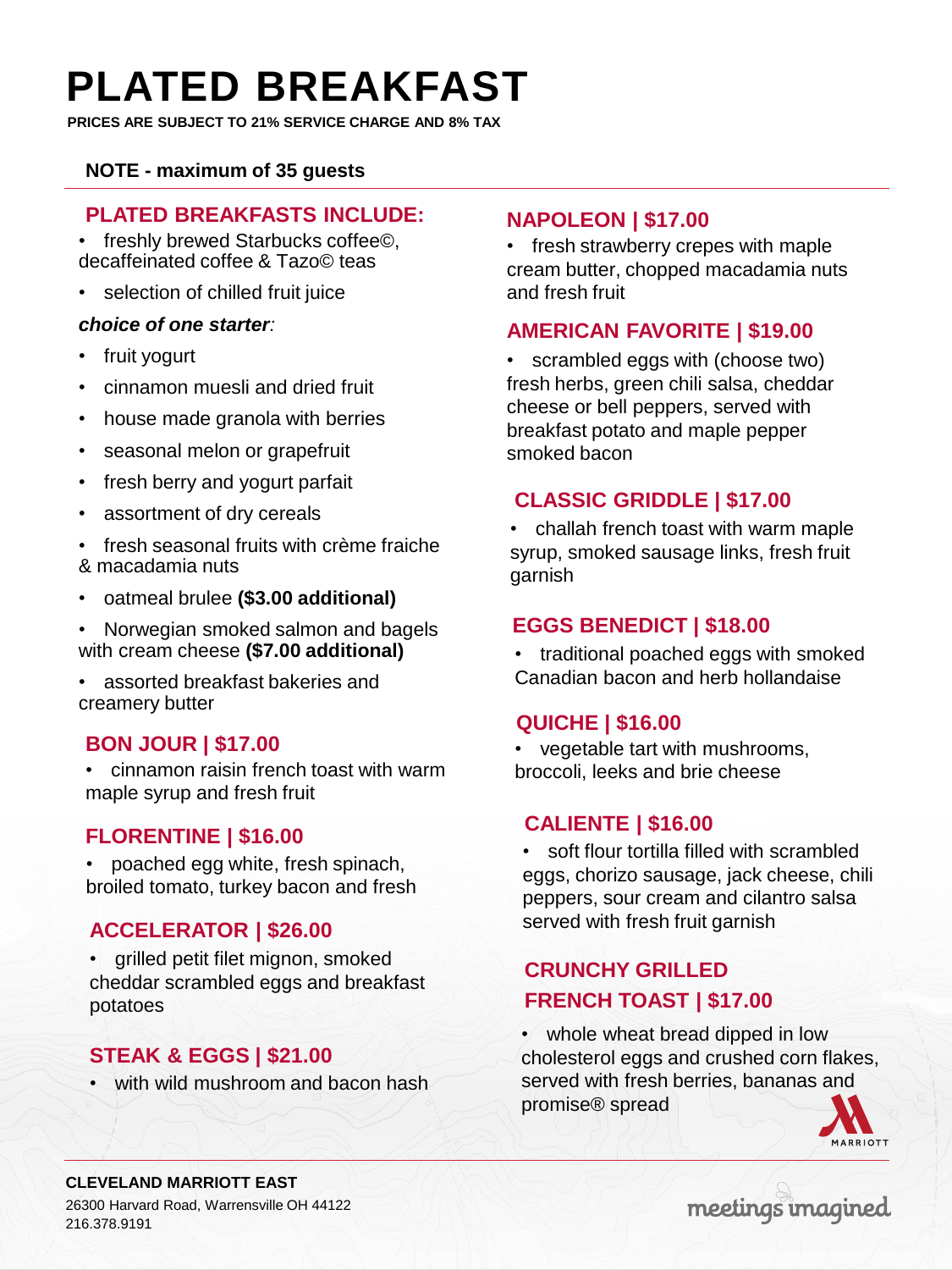## **ENHANCEMENTS**

**PRICES ARE SUBJECT TO 21% SERVICE CHARGE AND 8% TAX**

#### **\$3.00 EACH**

- cottage cheese
- assorted cereals, whole and 2% milk

#### **\$4.00 EACH**

- assorted individual yogurts
- hard boiled eggs
- scrambled eggs
- fresh fruit smoothies

#### **\$5.00 EACH**

- assorted bagels & cream cheese
- applewood smoked bacon
- salted caramel french toast
- turkey or pork sausage links

#### **\$6.00 EACH**

• potato skins filled with scrambled eggs, bacon bits and cheddar cheese

- breakfast parfait with flavored yogurt, fresh fruit and granola
- buttermilk biscuits with sausage and cheddar cheese
- savory croissants: eggs and cheese with bacon or ham
- european smoked & cured meats and cheeses with freshly baked hard rolls

#### **\$7.00 EACH**

• southwestern breakfast burritos: flour tortillas filled with farm fresh scrambled eggs, chorizo and jack cheese, fresh guacamole, salsa and sour cream

smoked salmon with sliced tomatoes, red onions and capers

#### **\$8.00 PER PERSON**

• breakfast burrito bar - soft flour tortillas filled with scrambled eggs and chorizo, jack cheese, green onions, sweet peppers, black beans, fresh cilantro, salsa and guacamole

smoothie station<sup>\*</sup> - prepared to order with fresh berries, bananas and yogurt

#### **\$11.00 PER PERSON**

• omelette station\* - prepared to order with a choice of sautéed garden fresh vegetables, crisp bacon, honey roast ham, spinach, pepper jack cheese and fresh salsa

• waffle station\* - fresh berries, warm fruit compote, whipped cream, warm maple syrup and sweet butter

#### **\$12.00 PER PERSON**

• smoked fish presentation - smoked Norwegian salmon, mackerel, and trout with assortment of bagels



**CLEVELAND MARRIOTT EAST** 26300 Harvard Road, Warrensville OH 44122 216.378.9191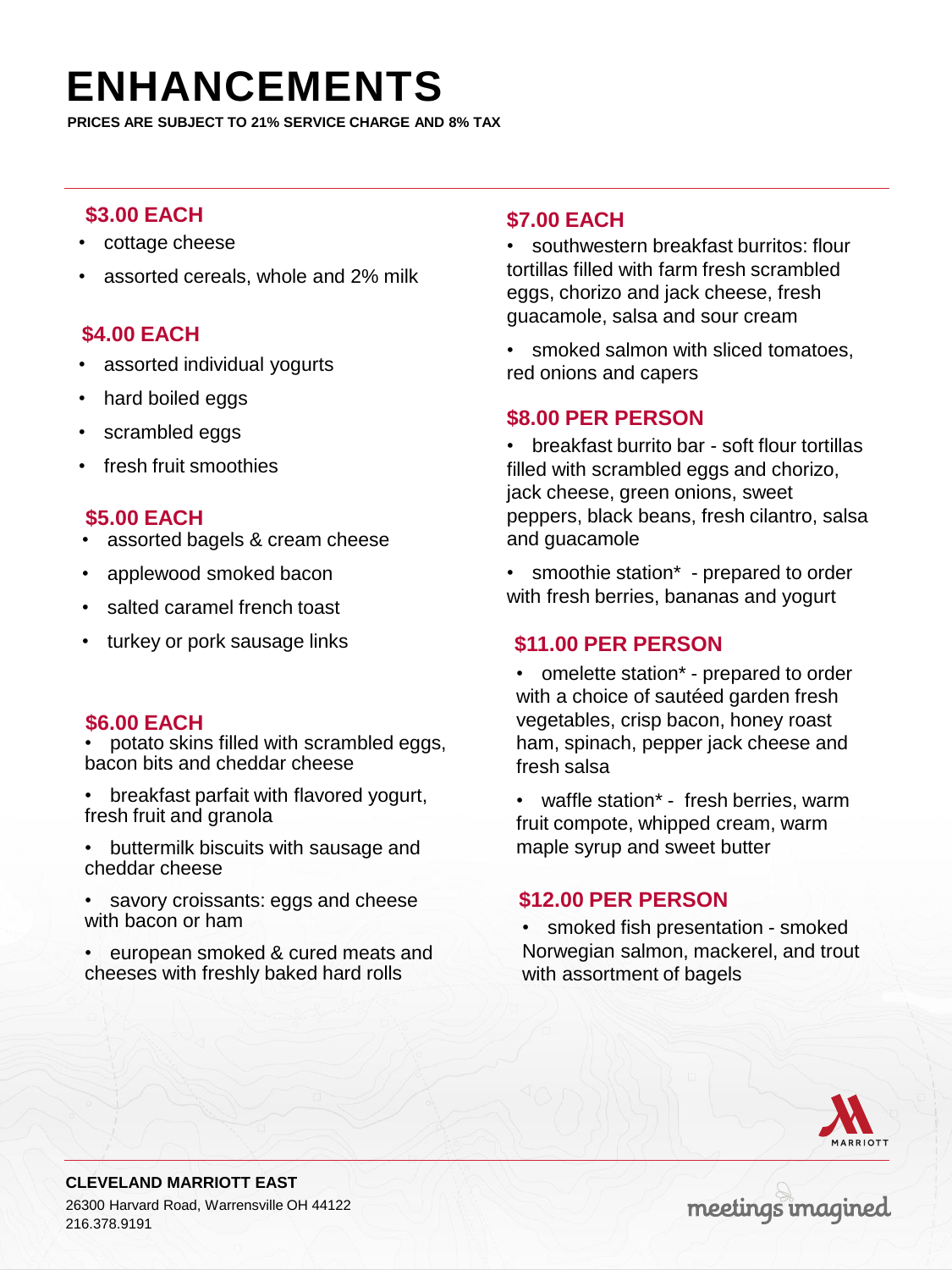## **COFFEE BREAK**

**PRICES ARE SUBJECT TO 21% SERVICE CHARGE AND 8% TAX**

#### **TROPICAL INTERMEZZO | \$12.00**

- trio of flavored sorbets (raspberry, lemon, and mango)
- bottled water

#### **HEALTH BREAK | \$15.00**

- assorted fruit juices
- granola bars, nutri-grain bars
- whole fresh fruit
- crudité with low fat & yogurt dips
- yogurt parfait
- bottled waters
- freshly brewed Starbucks coffee©, decaffeinated coffee & Tazo© teas

### **ENERGY BURST | \$15.00**

- assorted energy bars
- chocolate covered peanuts
- deluxe trail mix
- whole fresh fruit
- variety of energy drinks

#### **CLUB MEDITERRANEAN | \$14.00**

- pita chips and artisan breads
- dips of hummus spread, romesco, and baba ghanoush
- spinach and artichoke dip
- bottled water and mineral waters

#### **FOUNTAIN OF YOUTH | \$15.00**

- assorted individual flavored yogurts
- deluxe trail mix
- whole fresh fruit
- granola bars, kashi, nutri-grain and cliff bars
- banana bread
- sweet butter, honey, apple butter
- natural fruit juices
- bottled waters
- freshly brewed Starbucks coffee©, decaffeinated coffee & Tazo© teas

### **AT THE MOVIES | \$14.00**

- popcorn
- nacho chips and dip
- snickers bars
- soft pretzels served warm with mustard and cheese sauce
- assorted soft drinks

#### **BALLPARK FUN | \$14.00**

- bags of white cheddar popcorn
- shooters of mixed nuts
- jumbo pretzels with ballpark mustard and cheese sauce cracker jacks
- soda & bottled waters



**CLEVELAND MARRIOTT EAST** 26300 Harvard Road, Warrensville OH 44122 216.378.9191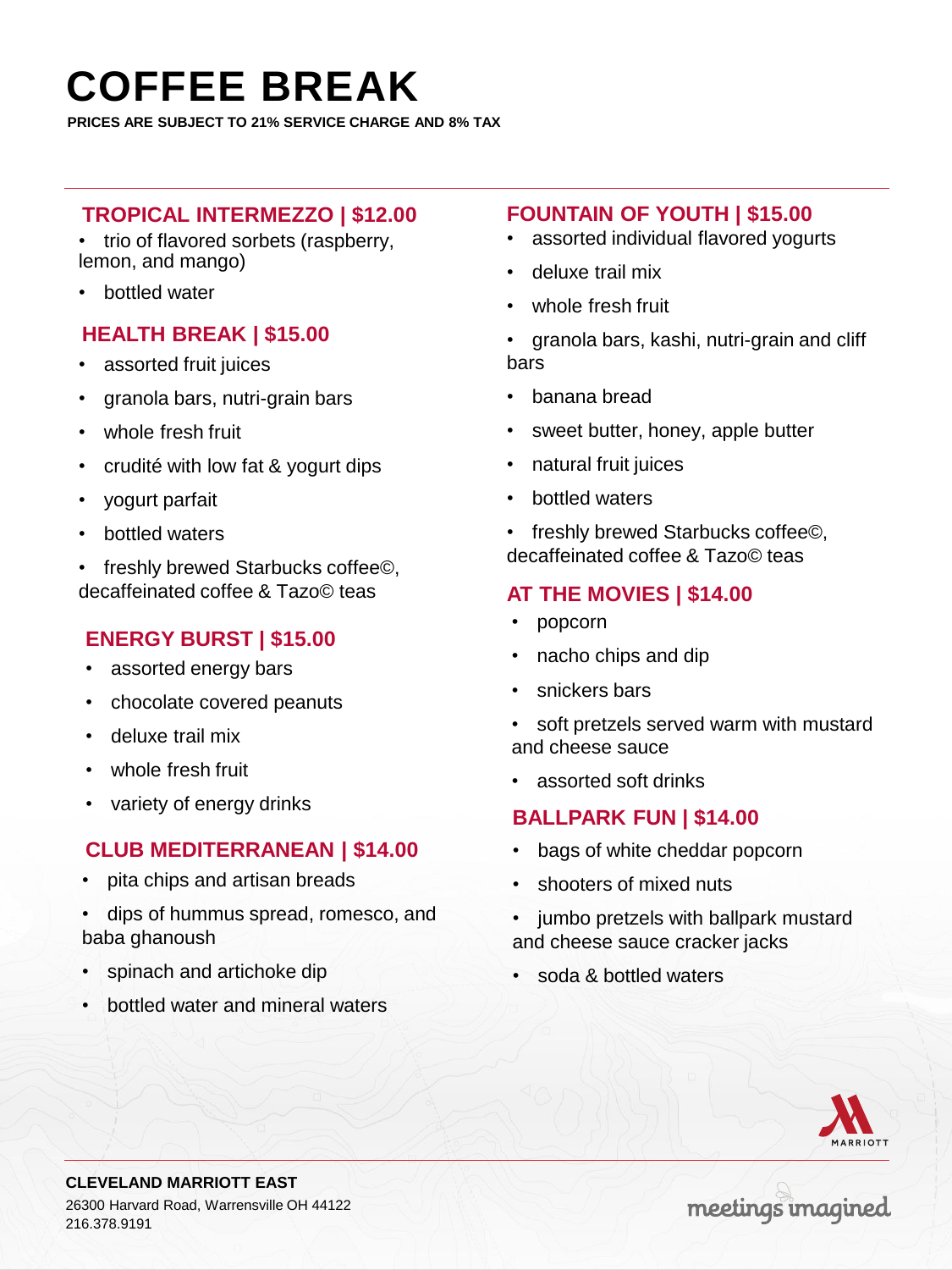## **COFFEE BREAK**

**PRICES ARE SUBJECT TO 21% SERVICE CHARGE AND 8% TAX**

### **NEW YORK DELI | \$16.00**

- variety of ny cheesecake with strawberry topping
- hot pastrami and corn beef sliders
- rye bread and buns
- deli selection of garnishes and condiments
- assorted soft drinks

#### **HOT DOG CART | \$14.00**

- kosher hot dogs
- chili cheese
- assorted toppings
- pretzel buns
- assorted soft drinks

#### **SPORTS BAR | \$19.00**

- crispy chicken wings
- trio of sauces
- fresh cut fries
- selection of toppings
- soft pretzels with beer cheese dip
- assorted soft drinks

### **FROZEN TREAT BREAK | \$15.00**

- assorted premium ice cream bars
- assorted ice cream novelties and popsicles
- frozen candy bars
- sodas and bottled waters
- freshly brewed Starbucks coffee©, decaffeinated coffee & Tazo© teas

216.378.9191

#### **COMFORT BREAK | \$14.00**

- trio of cupcakes
- chocolate dipped rice krispies treats
- old fashioned chocolate chip cookies
- ice cold milk

#### **PUB GRUB | \$20.00**

- boneless buffalo style chicken wings
- bags of white cheddar popcorn
- sliced italian hoagies all beef hot dogs
- beer nuts
- beef jerky
- assorted sodas
- freshly brewed Starbucks coffee©, decaffeinated coffee & Tazo© teas

### **THE CHOCOHOLIC | \$15.00**

- chocolate chip and double chocolate cookies
- chocolate covered oreos
- snickers and hershey bars
- chocolate ice cream bars
- dark and white chocolate dipped pretzel sticks
- hot cocoa
- freshly brewed Starbucks coffee©, decaffeinated coffee & Tazo© teas

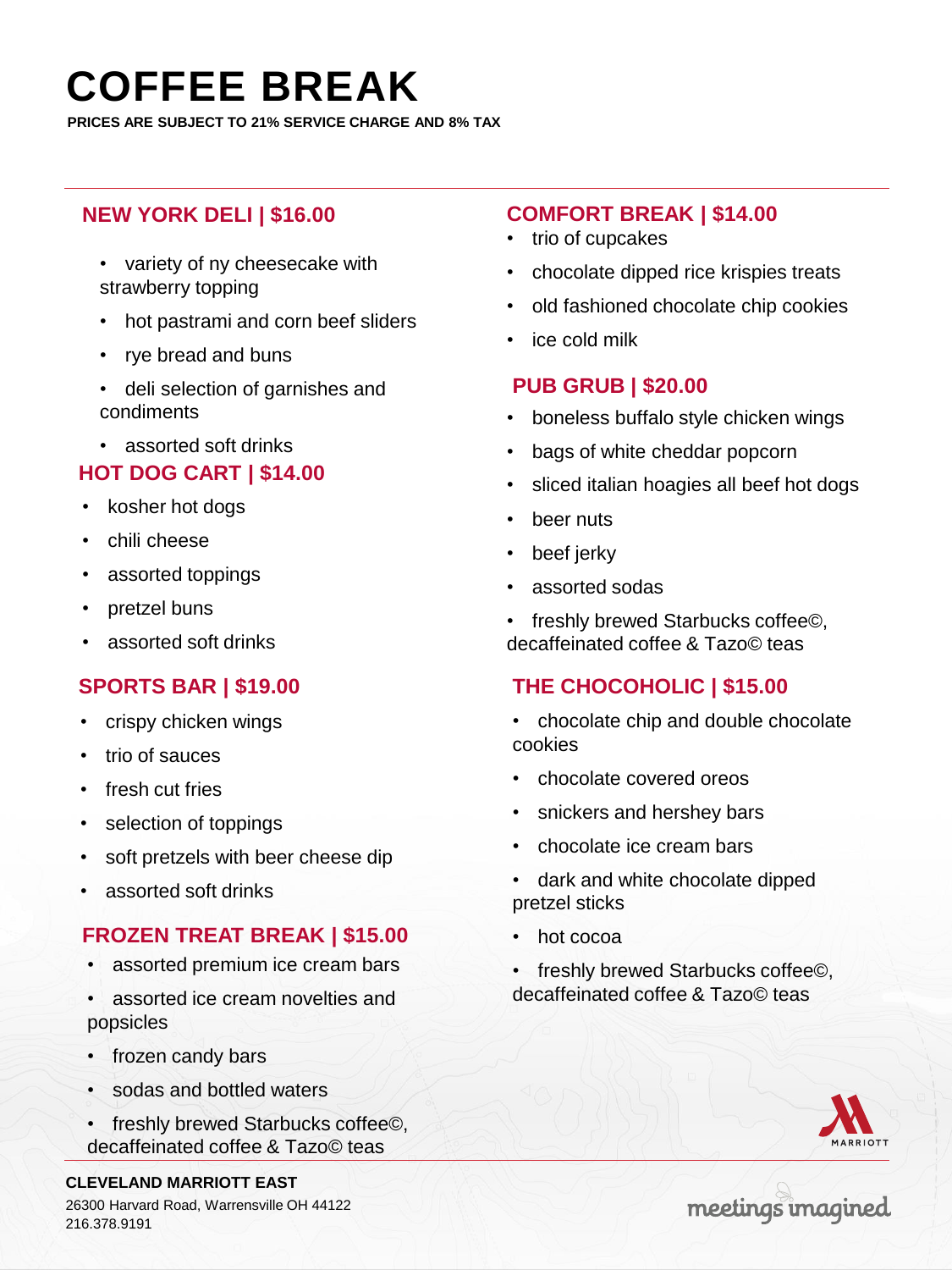# **MEETING REFRESHMENTS**

**PRICES ARE SUBJECT TO 21% SERVICE CHARGE AND 8% TAX**

- mineral and flavored spring waters | \$6.00
- flavored iced teas | \$6.00
- variety of flavored lemonades | \$6.00
- gatorade | \$7.00
- frusion fruit smoothie | \$4.00
- red bull energy drinks | \$8.00
- Starbucks frappuccino's on ice | \$7.00
- hot chocolate, warm apple cider, spiced iced tea | \$8.00
- freshly brewed Starbucks coffee©, decaffeinated coffee & Tazo© teas | \$55.00/gallon
- assorted chilled juices | \$15.00/carafe
- assorted soft drinks | \$4.00/each
- bottled water | \$4.00/each

#### **all day beverage station | \$16.00 per person**

includes unlimited assorted soda, bottled water, and freshly brewed Starbucks coffee©, decaffeinated coffee & Tazo© teas

#### **all day cold beverages | \$10.00 per person**

includes unlimited assorted soda, bottled water, and flavored iced teas

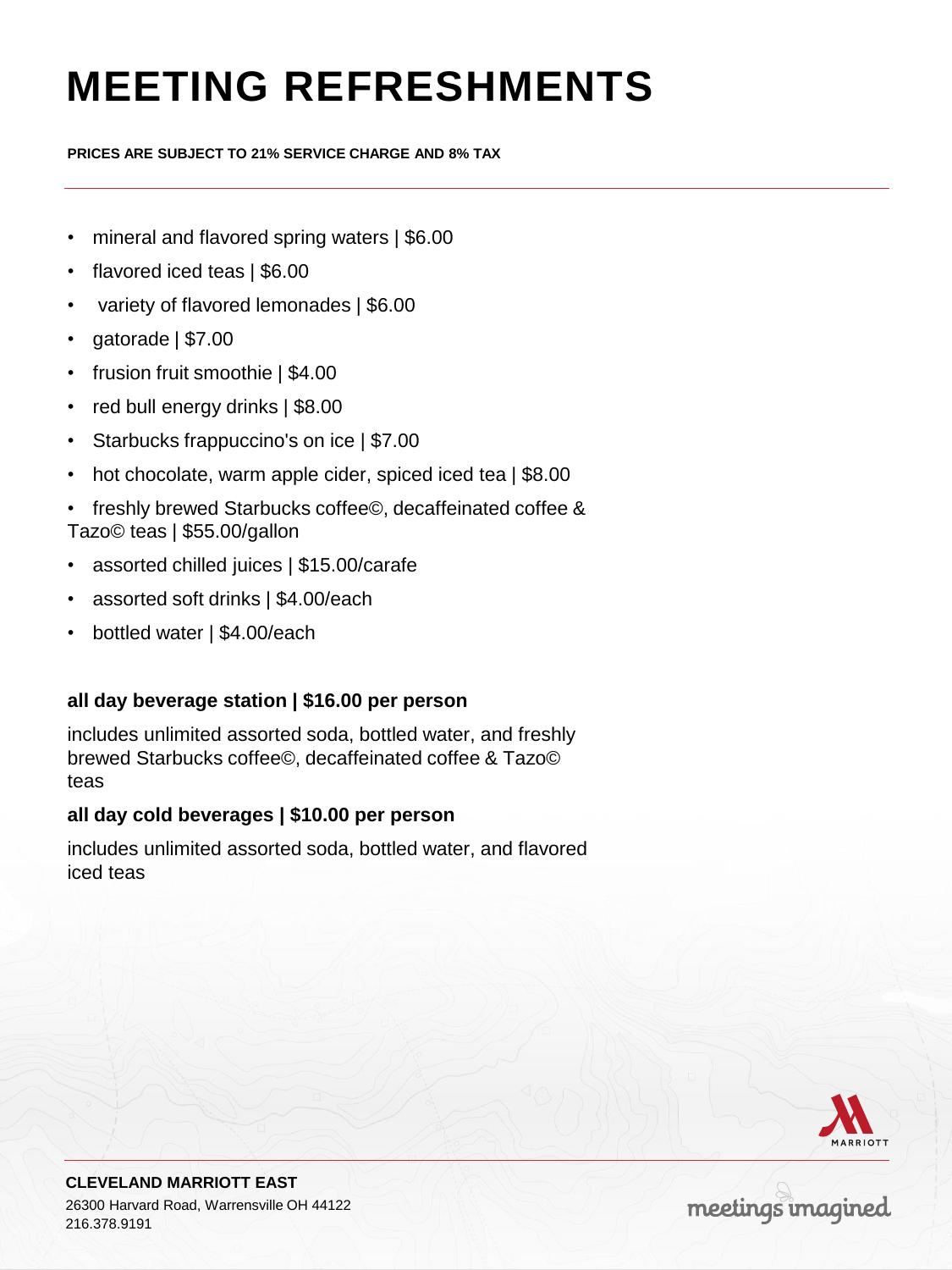# **PLATED LUNCH**

**PRICES ARE SUBJECT TO 21% SERVICE CHARGE AND 8% TAX**

**all plated entrees include** soup or salad, assorted bread basket with butter, chef's selection of vegetable and potato, dessert and freshly brewed iced tea

#### **SALADS**

- petite caesar salad with focaccia croutons
- market salad: baby field greens, roma tomato and english cucumbers
- steakhouse salad: beefsteak tomatoes, crumbled bacon and bleu cheese
- spinach salad: fresh spinach leaves with toasted pecans, dried cranberry, and crumbled goat cheese
- grilled seasonal vegetables with sliced yellow tomatoes, saga bleu cheese, balsamic syrup (additional \$2.00)
- berry salad: mixed field greens, almonds, chefs selection of seasonal berries, and feta (additional \$2.00)

#### **SOUPS (MAX 50 PPL)**

- steak and potato soup
- garden vegetable soup with cranberry beans and pesto oil
- new england style clam chowder accompanied by garlic croutons
- slow roast tomato with basil crème fraiche and pecorino cheese
- chef's house made soup of the day

#### **DESSERTS**

• florida key lime pie

• classic vanilla crème brulee served with fresh berries and pirouette cookies (additional \$3.00)

- fresh strawberries with chantilly créme
- new york cheesecake with fresh strawberries
- chocolate indulgence cake with raspberry coulis and chocolate sauce
- peanut butter chocolate tart
- tiramisu
- caramel apple tart
- specialty cheesecake (additional \$2.00)

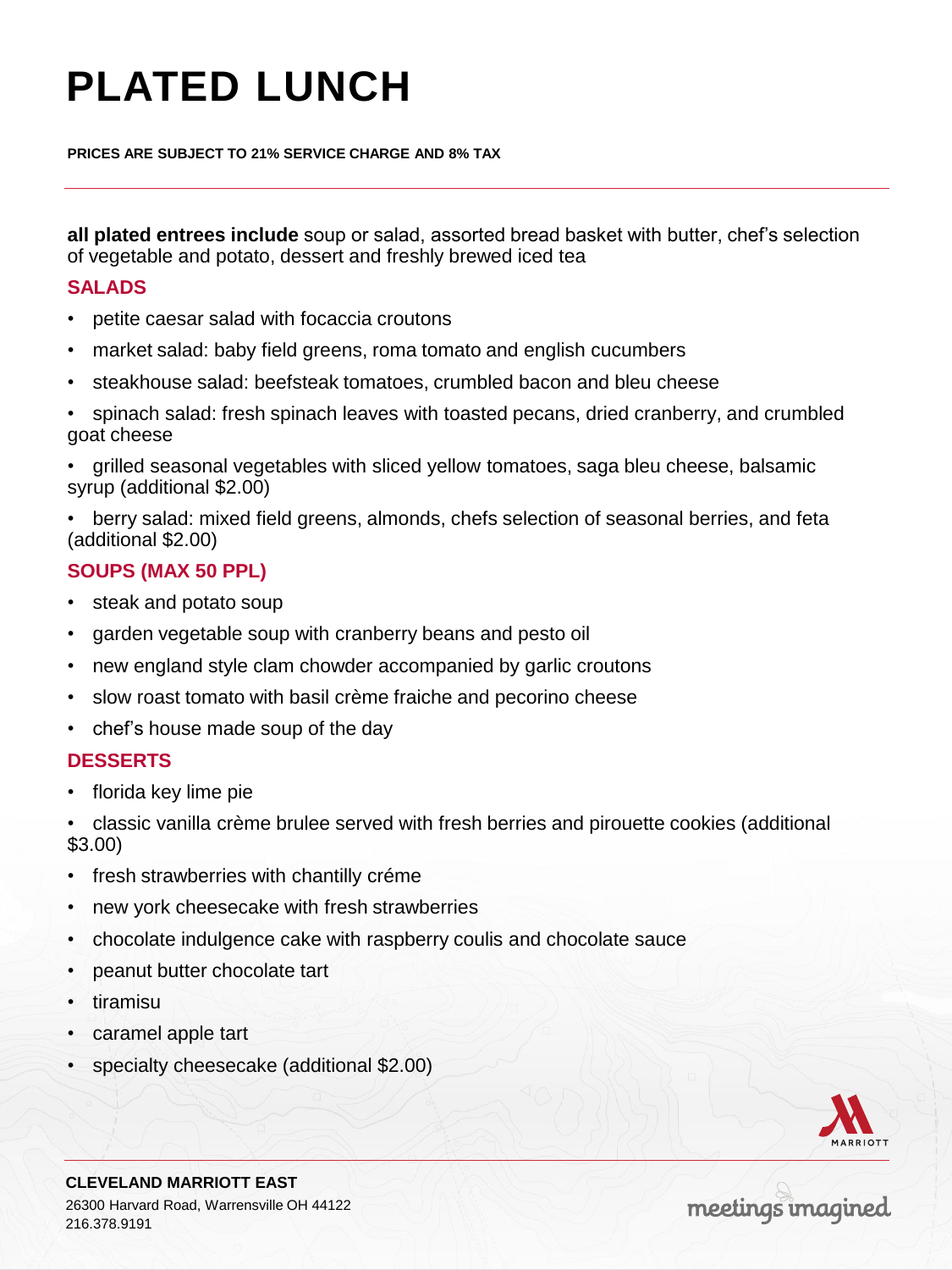# **PLATED LUNCH (CONT)**

**PRICES ARE SUBJECT TO 21% SERVICE CHARGE AND 8% TAX**

#### **ROULADE OF CHICKEN BREAST | \$27.00**

• stuffed with baby spinach, sun-dried tomatoes and artichokes OR wild mushroom and mascarpone

#### **FRESH ATLANTIC SALMON | \$27.00**

#### choice of sauce

- vodka cranberry chutney
- maple
- dijon cream
- citrus butter

#### **PORK | \$25.00**

• sliced loin of pork OR bone in chop

#### choice of sauce

- apple bacon port wine sauce
- cherry bordeaux

#### **MAHI MAHI | \$26.00**

choice of sauce

- pineapple salsa
- korean bbq glaze
- champagne beurre blanc
- lemon basil butter sauce

#### **GRILLED PETITE FILET MIGNON | \$35.00**

• caramelized shallots and cognac demi glace

#### **BREAST OF CHICKEN | \$26.00**

choice of sauce

- •citrus butter
- •marsala
- •tomato cream
- •ginger apple chutney
- • **qrain mustard and honey**
- •piccata
- •lemon beurre blanc

#### **BLACK ANGUS STRIP STEAK | \$30.00**

choice of sauce

- gorgonzola cream
- cabernet demi
- wild mushroom glace



**CLEVELAND MARRIOTT EAST** 26300 Harvard Road, Warrensville OH 44122 216.378.9191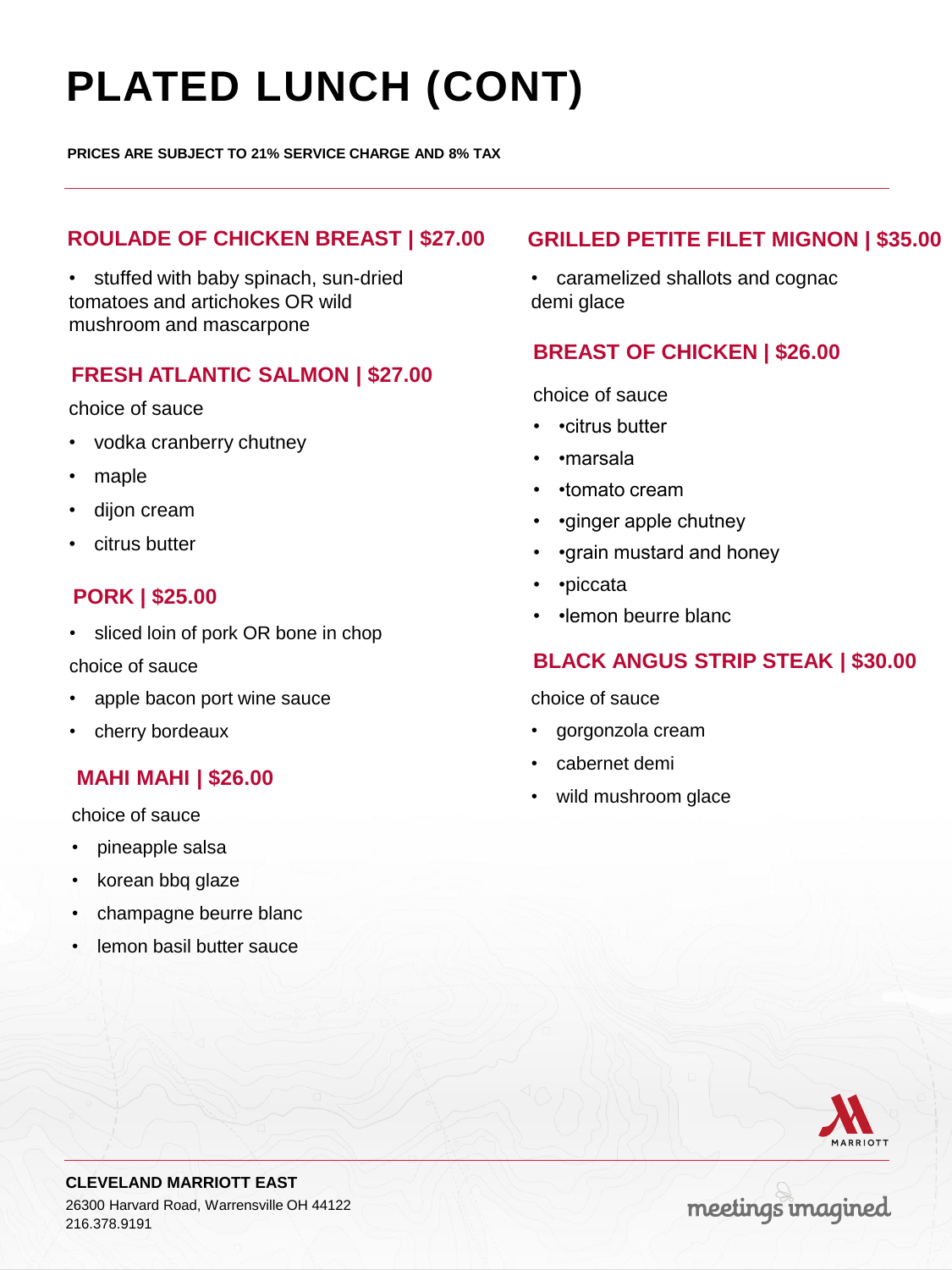# **LITE LUNCHEONS**

**PRICES ARE SUBJECT TO 21% SERVICE CHARGE AND 8% TAX**

#### *all light luncheon entrees include assorted bread basket with butter, dessert and freshly brewed iced tea*

#### **desserts**

• florida key lime pie

• classic vanilla crème brulee served with fresh berries and pirouette cookies (additional \$3.00)

- fresh strawberries with chantilly créme
- new york cheesecake with fresh strawberries

• chocolate indulgence cake with raspberry coulis and chocolate sauce

- peanut butter chocolate tart
- tiramisu
- caramel apple tart
- specialty cheesecake (additional \$2.00)

### **CHICKEN SALAD CROISSANT | \$20.00**

chicken salad with grapes and toasted pecans, served on a buttery croissant with fruit garnish

#### **CLUB SANDWICH | \$20.00**

shaved turkey and swiss, bacon, lettuce, tomato and mayonnaise, served with fresh fruit garnish and kettle chips

#### **CHICKEN SALAD WRAP | \$20.00**

chicken salad with green apple and walnuts in a whole wheat tortilla, chilled pasta primavera

### **ASIAN CHICKEN | \$19.00**

breast of chicken, julienne red and green peppers, snow peas, carrots, mixed greens, water chestnuts, asian rice noodles and ginger peanut vinaigrette

#### **CLEVELAND MARRIOTT EAST**

26300 Harvard Road, Warrensville OH 44122 216.378.9191

#### **VEGETARIAN ANTIPASTO PLATE | \$20.00**

balsamic grilled peppers and portobello mushroom, roma tomato, fresh mozzarella, olives, marinated artichoke hearts and orzo pasta salad, warm garlic breadsticks

#### **GRILLED CHICKEN CAESAR | \$19.00**

## **BLACKENED SALMON FILET CAESAR SALAD | \$20.00**

crisp romaine and focaccia croutons

crisp romaine and focaccia croutons

#### **GULF SHRIMP CAESAR SALAD | \$21.00**

crisp romaine and focaccia croutons

### **MEDITERRANEAN SALAD | \$19.00**

chicken salad with green apple and herb marinated chicken breast served over orzo grains with sun-dried tomatoes, kalamata olives, feta cheese, roasted red peppers and artichoke hearts, balsamic and roasted garlic vinaigrette

### **COBB SALAD | \$19.00**

grilled chicken breast and fresh garden greens with avocado, crumbled applewood bacon and maytag bleu cheese, assorted house dressings

### **STEAK SALAD | \$21.00**

marinated flank steak, chopped romaine, roma tomatoes, asparagus spears and fresh mozzarella cheese, peppercorn dressing

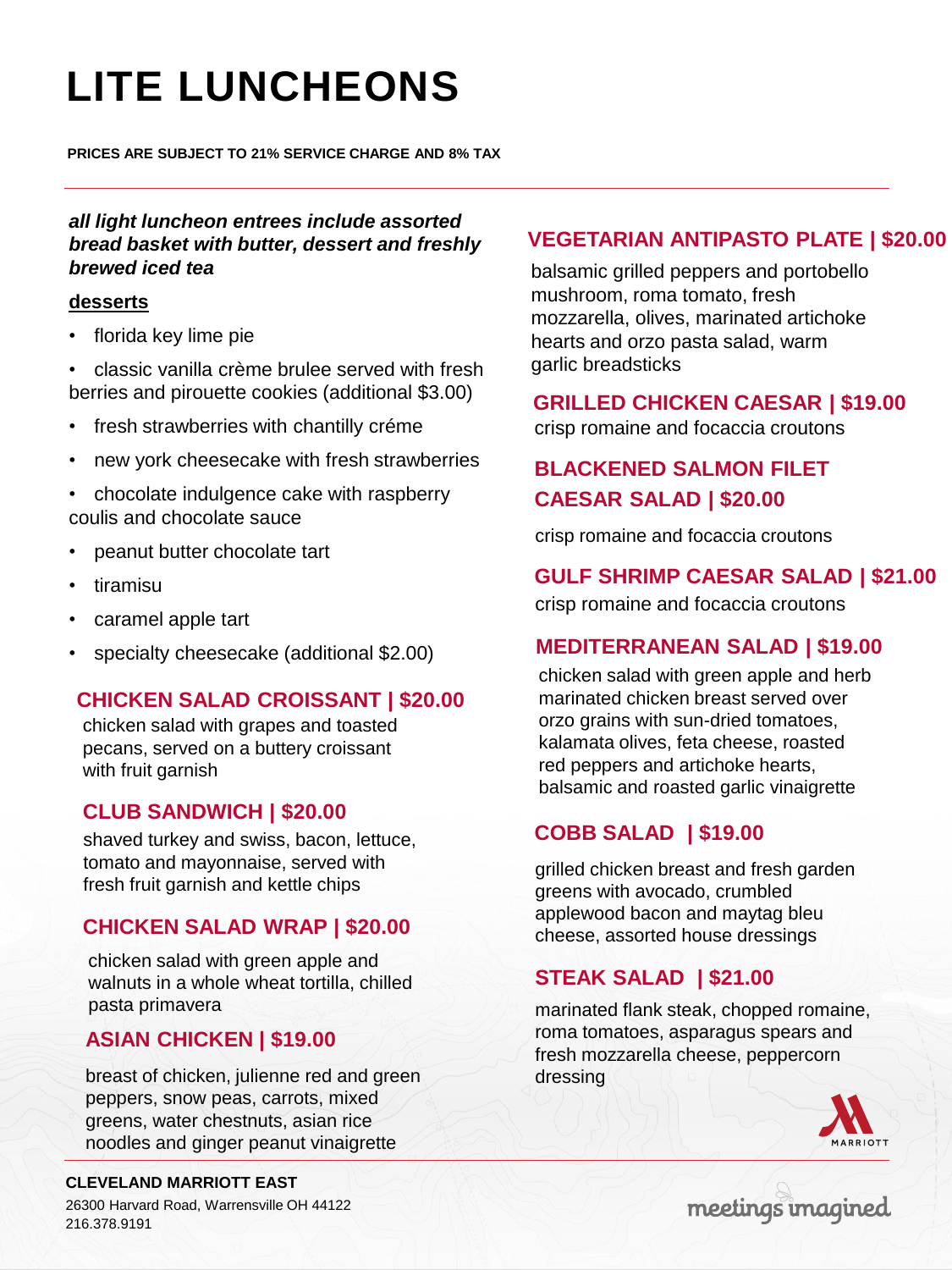# **WORKING LUNCH | \$29.00**

#### **MAXIMUM 50 PEOPLE**

**PRICES ARE SUBJECT TO 21% SERVICE CHARGE AND 8% TAX**

*individual bags of chips and pretzels deli selection of garnishes and condiments freshly brewed iced tea* 

#### **selection of two salads**

- chilled pasta primavera
- fresh vegetable slaw
- dilled new potato
- salad grilled thai chicken salad
- greek farmer's salad
- loaded steakhouse potato salad

#### **selection of two sandwiches**

• imported prosciutto, hard salami, mozzarella cheese, roasted peppers and pesto on focaccia bread

- albacore white tuna salad in pita pocket
- roasted chicken cobb salad hero
- herb & pepper roasted sirloin with boursin cheese and arugula greens on a sourdough roll
- grilled vegetable sandwich with provolone cheese and sun-dried tomato aioli on ciabatta bread

• roasted turkey served on whole wheat baguette with bacon, lettuce, tomato and sun-dried tomato aioli

#### **selection of two desserts**

- caramel apple tart
- lemon bars
- whole fresh fruit
- **brownies**
- chocolate chip cookies
- strawberry shortcake

#### **enhancements -**

chef's house made soup of the day \$3.00 bottled water/sodas \$6.00 (priced per person)



**CLEVELAND MARRIOTT EAST** 26300 Harvard Road, Warrensville OH 44122 216.378.9191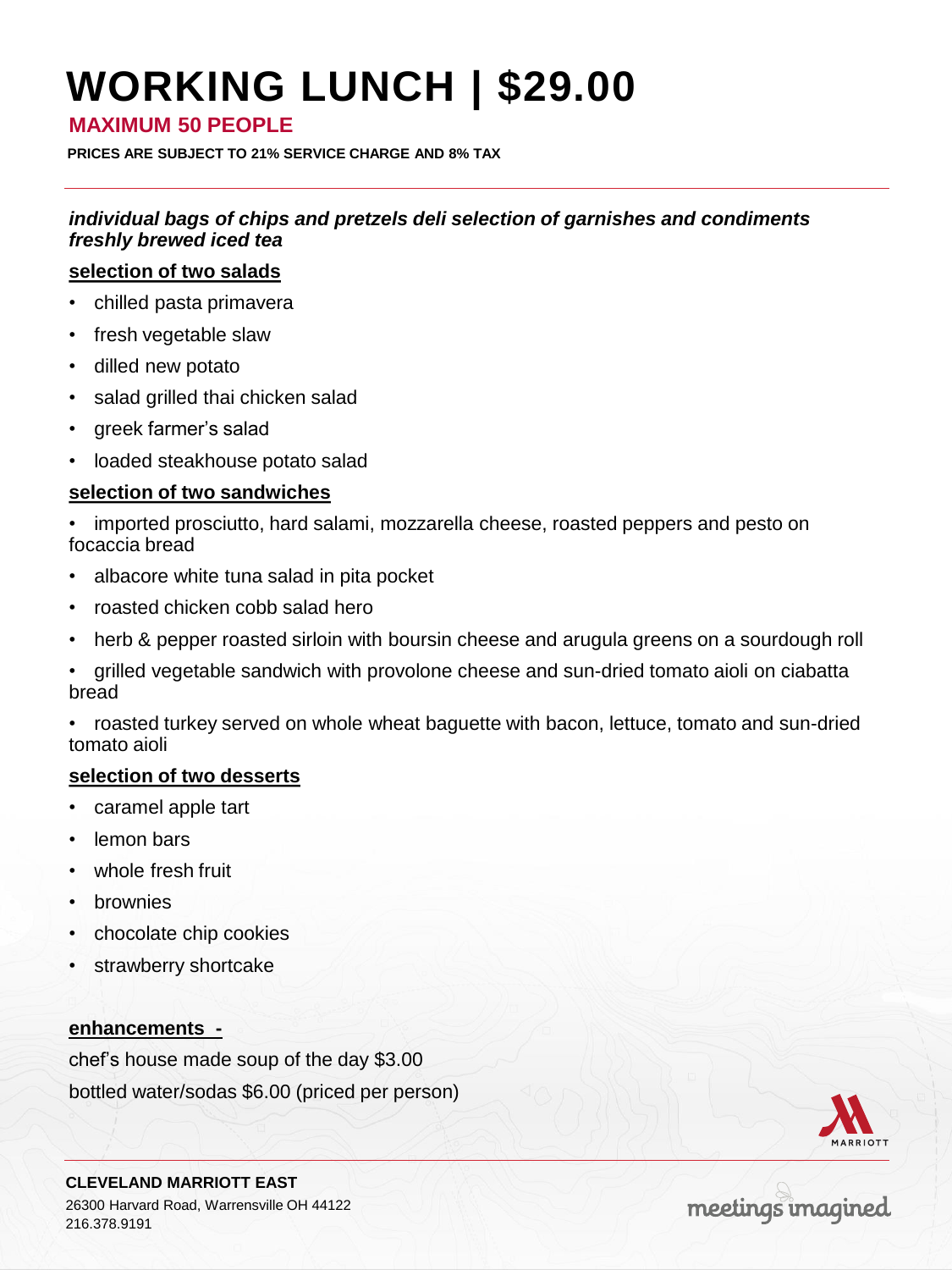## **BUFFET LUNCH**

**MINIMUM 25 PEOPLE**

**PRICES ARE SUBJECT TO 21% SERVICE CHARGE AND 8% TAX**

#### **SOUP AND SALAD BAR | \$27.00**

chef's house made soup of the day

fresh baby spinach mixed field greens assorted dressings

selection of two protein toppings:

- roasted chicken breast
- north atlantic salmon
- flank steak

rolls & creamery butter assorted pastries and tortes iced tea

## **CHEF'S CHOICE | \$27.00**

(2) seasonal salads (2) hot entrees chef's selection of vegetable chef's selection of pasta, rice or potato chef's selection of dessert iced tea

## **BAKED POTATO AND SALAD BAR | \$27.00**

garden fresh greens

assorted garnishes with dressings

freshly baked rolls with butter

colossal idaho bakers

selection of toppings: grilled chicken, grilled skirt steak, black bean beef chili, sautéed broccoli florets, grated cheese, green onions, sour cream, bacon and sweet creamery butter

seasonal fresh fruit

new york cheesecake

iced tea

## **AMERICAN | \$29.00**

fresh fruit salad

salad of seasonal greens, assorted dressings vegetable crudité

selection of two entrees with chef's choice of sauce:

- roast pork loin
- roasted chicken breast
- north atlantic salmon
- roast top sirloin of beef
- flank steak (additional \$2 per person)

seasonal vegetables

roasted red skin potatoes

rolls & creamery butter assorted pastries and tortes iced tea

## **LITTLE ITALY | \$29.00**

#### minestrone

caesar salad with garlic croutons

antipasto tray

vegetable lasagna (meat lasagna additional \$1 per person)

baked basil ziti (add chicken or italian sausage for additional \$1 per person)

choice of classic chicken piccata or marsala

breadsticks with marinara

grilled vegetables

tiramisu and cannolis

iced tea



#### **CLEVELAND MARRIOTT EAST**

26300 Harvard Road, Warrensville OH 44122 216.378.9191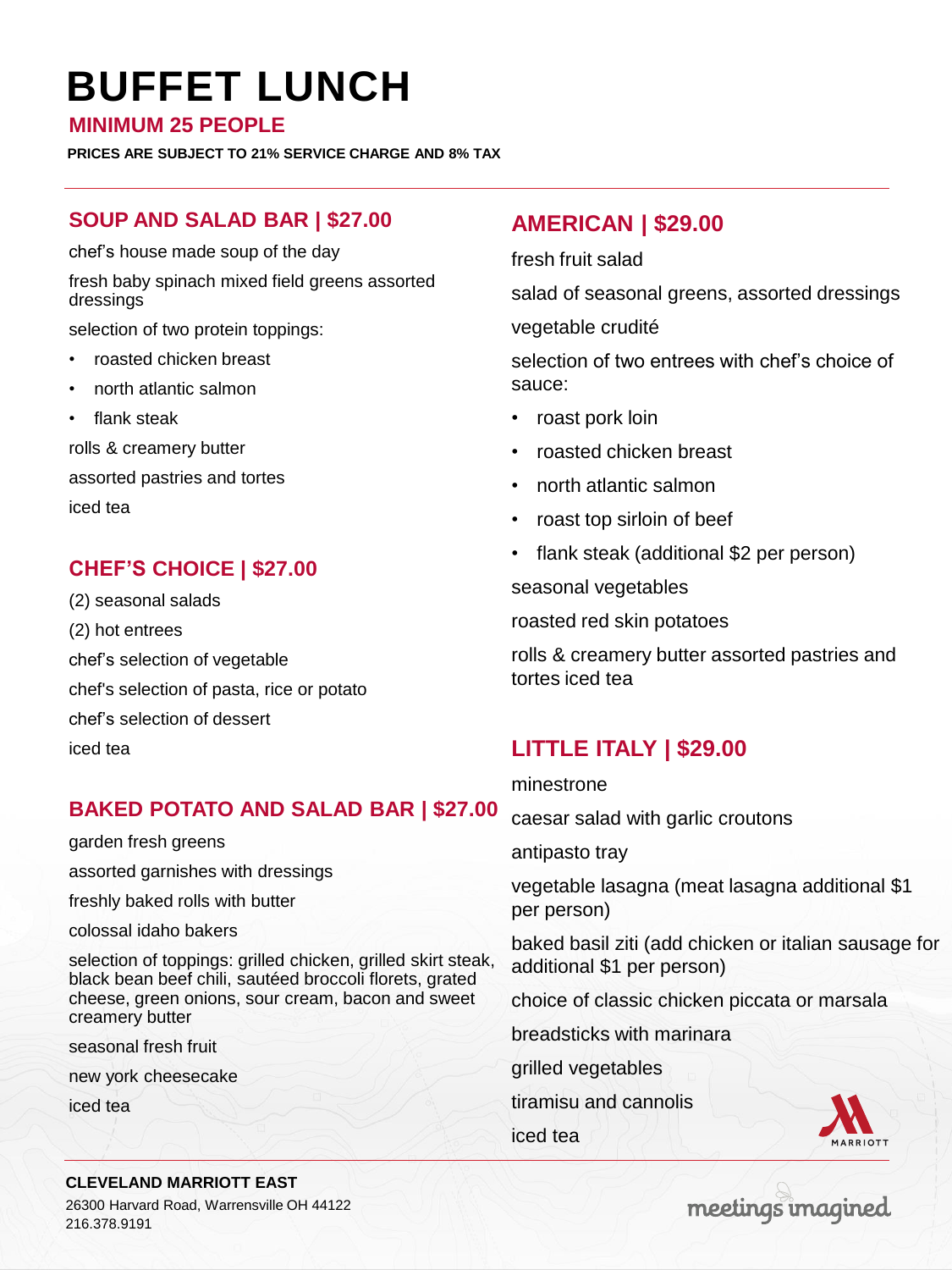# **BUFFET LUNCH (CONT)**

**MINIMUM 25 PEOPLE**

**PRICES ARE SUBJECT TO 21% SERVICE CHARGE AND 8% TAX**

## **COUNTRY PICNIC FAIR | \$27.00**

homemade cole slaw

macaroni salad

fried chicken salad

grilled hot dogs, hamburgers and chicken breasts or grilled mahi mahi, bbq chicken and ribs (additional \$10 per person) traditional garnishes and condiments jalapeño cream corn roasted potato wedges southwestern baked beans brownies and cookies

iced tea

## **SOUTHWESTERN | \$29.00**

spicy roasted tomato soup with crema tomato, mozzarella and romaine salad cumin, sour cream cucumber salad black bean, roasted corn and cilantro salad nacho chips with roasted tomato salsa, margarita sour cream and guacamole marinated and grilled chicken and beef sautéed onions and green peppers warm flour tortillas cheddar and monterey jack cheeses mexican rice and beans margarita lime tart iced tea

## **SPA BUFFET | \$30.00**

broccoli and smoked gouda soup white bean hummus with pita chips poached asparagus, citrus vinaigrette roasted eggplant and couscous salad assorted selection of dressings spinach, avocado, tangerine and grapefruit salad oriental chicken salad, baby greens and herbs grilled chicken caesar, hearts of romaine poached salmon with cucumber yogurt salad fresh tropical fruit and berries, honey citrus yogurt assorted mini pastries raspberry and lemon sorbets iced tea

## **SOUTHERN LUNCH BUFFET | \$29.00**

sweet potato soup mixed green salad, assorted toppings and dressings

string bean and vidalia onion salad

roasted corn, pepper and boiled peanut salad

buttermilk fried chicken

pulled pork bbq sandwiches

slow cooked black eyed peas and sticky rice

yellow squash

cornbread with sweet creamery butter

warm peach cobbler with cinnamon whipped cream

strawberry shortcake

iced tea



#### **CLEVELAND MARRIOTT EAST**

26300 Harvard Road, Warrensville OH 44122 216.378.9191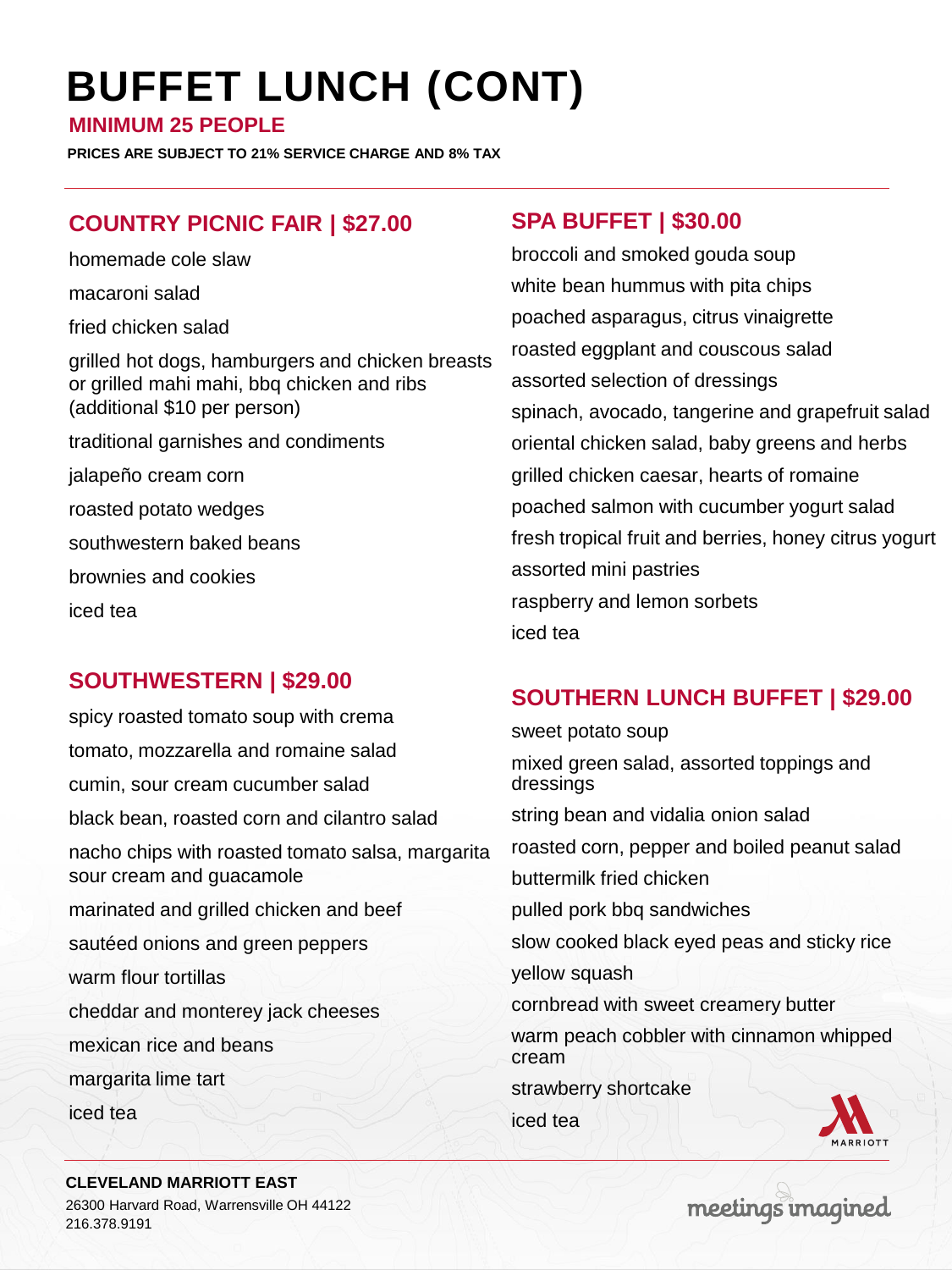# **DELI LUNCH BUFFET**

**PRICES ARE SUBJECT TO 21% SERVICE CHARGE AND 8% TAX**

## **WEST COAST | \$29.00**

asparagus almond salad with vidalia onion vinaigrette

sundried tomato and blue cheese potato salad

spring field greens with assortment of toppings

mediterranean chickpea salad

roast beef, black forest ham, smoked peppered turkey, roasted portobellos, smoked salmon

smoked gouda, provolone, sharp cheddar, baby swiss, and crumbled blue cheeses

heirloom tomatoes, bibb lettuce, cherry peppers

assorted local sliced breads

dijon mustard and chipotle mayonnaise

mini pastries

iced tea

## **ALL AMERICAN | \$27.00**

housemade cole slaw & potato salad albacore tuna salad roast beef, turkey and ham swiss, cheddar, and provolone cheeses tomato, onion, lettuce, pickles, olives and peppers mayonnaise and dijon mustard assorted local sliced breads individual bags of potato chips pastry selection of the day iced tea

### **EUROPEAN | \$29.00**

greek orzo salad & classic salad nicoise assorted

garnishes and condiments

roasted peppered sirloin, herbed breast of chicken,

prosciutto, spicy capicola

sliced cheese platter with smoked gouda, english cheddar,

swiss and saga bleu cheeses

assorted local sliced breads

individual european pastries

iced tea

### **ITALIAN | \$33.00**

white bean and roasted vegetable minestrone

tomato buffalo mozzarella salad

antipasto bar with roasted peppers, olives, anchioves,

grilled asparagus portobellos, pepperoncinis, balsamic vinaigrette

sliced beef tenderloin, cappicola, prosciutto, pesto chicken, imported salami, pepperoni

horseradish cream, red pepper aioli, basil mayonnaise, grain mustard

provolone and mozzarella cheeses

assorted local sliced breads

chilled pasta primavera

tiramisu, chocolate almond biscotti

iced tea



**CLEVELAND MARRIOTT EAST**

26300 Harvard Road, Warrensville OH 44122 216.378.9191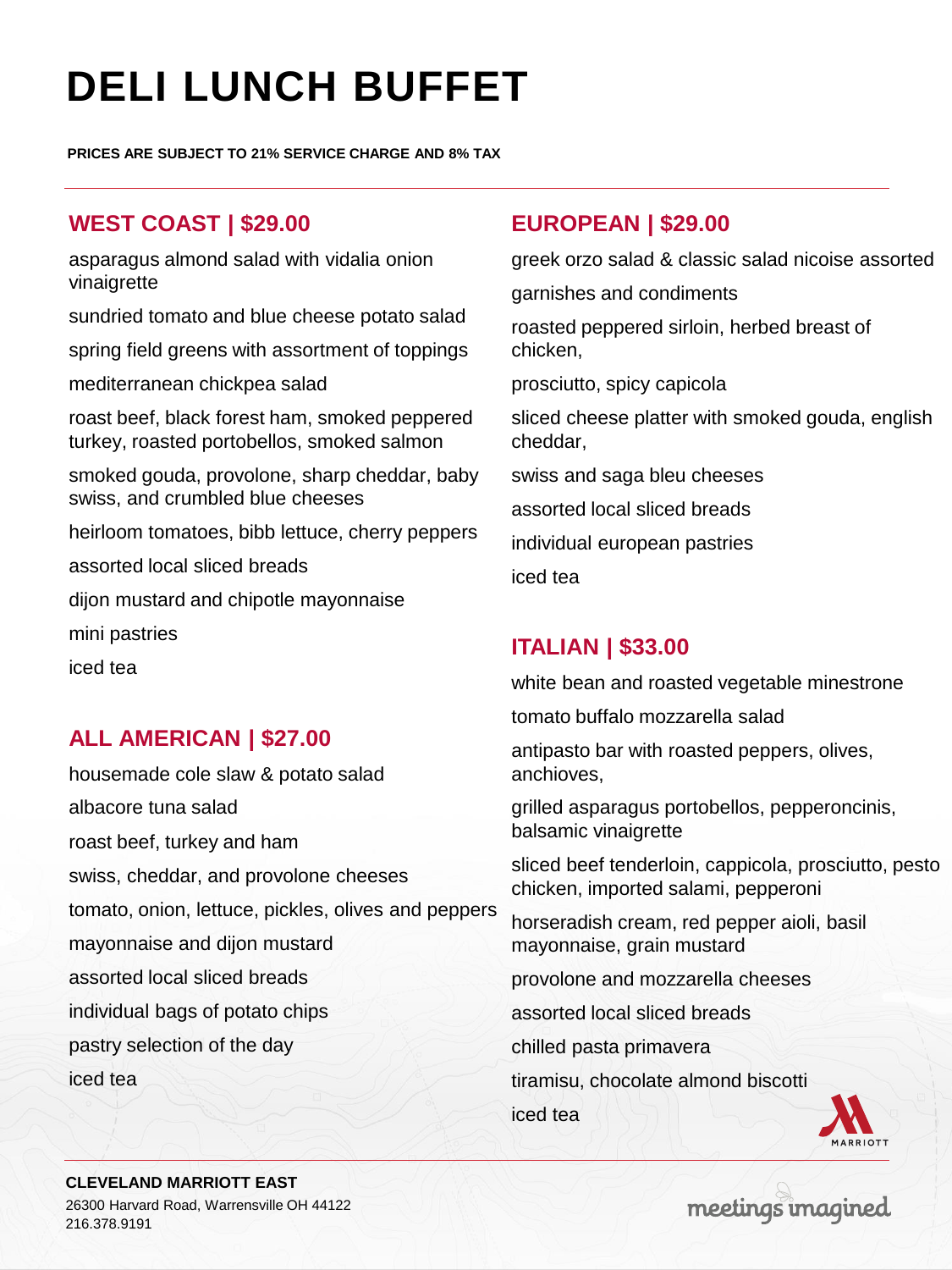# **DELI LUNCH BUFFET (CONT)**

## **NEW YORK | \$28.00**

macaroni salad and sweet cole slaw sliced pastrami, corned beef, salami and smoked turkey choice of egg or tuna salad sliced cheddar, swiss and provolone cheeses dill pickles spears, sliced tomatoes, leaf lettuce deli mustard, mayonnaise assorted local sliced breads individual bags of gourmet potato chips & pretzels seasonal fruit assortment of mini cheesecake iced tea

## **BOX LUNCH**

#### **all to go lunches include:**

- condiments
- disposable flatware
- chilled soft drinks
- bottled water

#### **choice of three accompaniments:**

- potato chips
- chef's pasta salad
- home-style potato salad
- apple
- fresh fruit salad
- jumbo chocolate chip cookie

#### *maximum of 50 guests- additional \$4 per person for groups over 50*

#### **DELI | \$24.00**

prosciutto, salami, mozzarella, roasted peppers and pesto on focaccia

#### **VEGETARIAN WRAP | \$24.00**

flour tortilla filled with grilled vegetables, mozzarella, and sun-dried tomato aioli

#### **ROAST SIRLOIN | \$24.00**

herb & pepper roasted sirloin with boursin® cheese and greens on a sourdough roll

#### **HAM AND SWISS | \$24.00**

honey cured ham and imported swiss with grain mustard on ciabatta bread

#### **ROAST BEEF | \$24.00**

roast beef, aged gouda cheese and horseradish sauce on multi grain bread

#### **SMOKED TURKEY | \$24.00**

with lettuce, tomato, swiss and champagne mustard in a whole wheat wrap

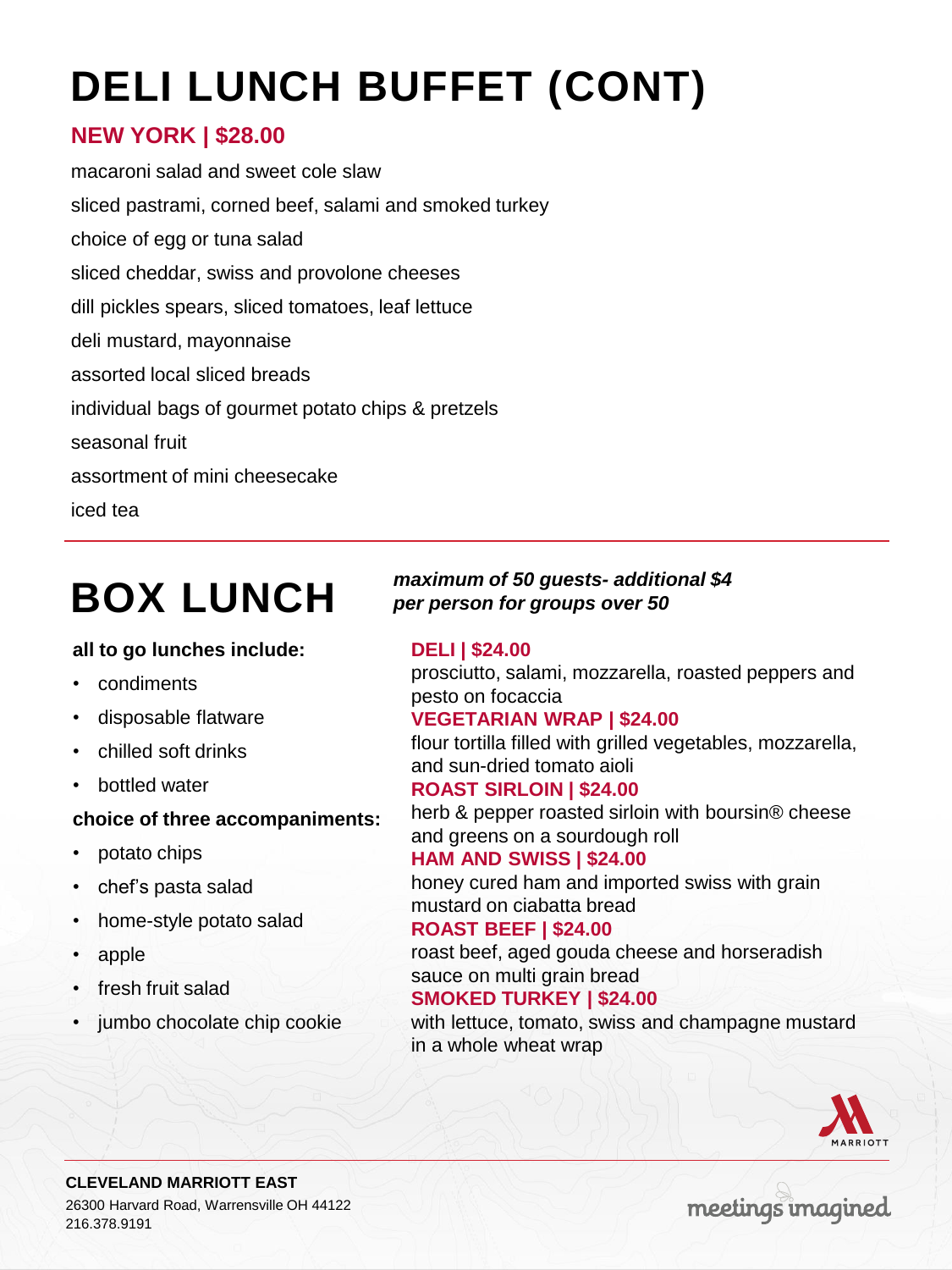# **PLATED DINNER**

**PRICES ARE SUBJECT TO 21% SERVICE CHARGE AND 8% TAX**

**all plated entrees include** soup or salad, assorted bread basket with butter, chef's selection of vegetable and potato, dessert and freshly brewed Starbucks coffee©, decaffeinated coffee & Tazo© teas

#### **SALADS**

- petite caesar salad with focaccia croutons
- market salad: baby field greens, roma tomato and english cucumbers
- steakhouse salad: grape tomatoes, crumbled bacon, chopped egg and bleu cheese
- spinach salad: fresh spinach leaves with toasted pecans, dried cranberry, and crumbled goat cheese
- caprese: fresh mozzarella, mixed heirloom tomatoes, fresh mozzarella, and balsamic syrup (additional \$3.00)
- berry salad: mixed field greens, almonds, chefs selection of seasonal berries, and feta (additional \$2.00)
- **SOUPS (MAX 50 PPL)**
- steak and potato soup
- garden vegetable soup with cranberry beans and pesto oil
- new england style clam chowder accompanied by garlic croutons
- slow roast tomato with basil crème fraiche and pecorino cheese
- chef's house made soup of the day
- roasted butternut squash bisque
- **DESSERTS**
- new york cheesecake with fresh strawberries
- chocolate indulgence cake with raspberry coulis and chocolate sauce
- peanut butter chocolate tart
- tiramisu
- caramel apple tart
- opera cake
- chocolate dipped strawberries (platter per table)
- raspberry white chocolate cheesecake



**CLEVELAND MARRIOTT EAST** 26300 Harvard Road, Warrensville OH 44122 216.378.9191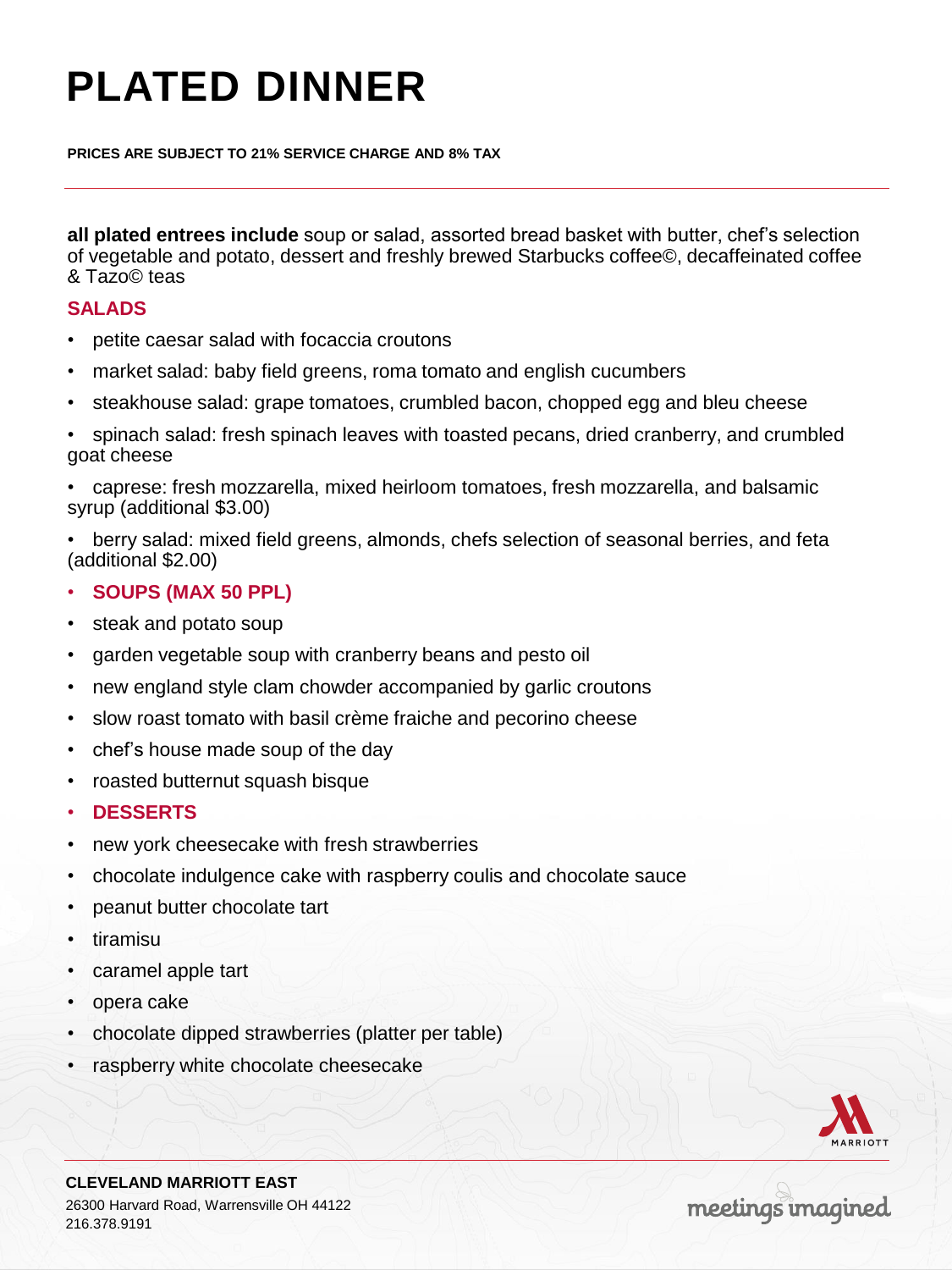# **PLATED DINNER (CONT)**

**PRICES ARE SUBJECT TO 21% SERVICE CHARGE AND 8% TAX**

## **ROULADE OF CHICKEN | \$35.00**

stuffed with baby spinach, sun-dried tomatoes and artichokes OR wild mushroom and mascarpone

## **CRUSTED CHICKEN | \$35.00**

parmesan herb crusted chicken with tomato cream sauce OR pecan crusted chicken with grain mustard cream sauce

## **GRILLED CHICKEN BREAST | \$35.00**

fennel-apple marmalade

**FREE RANGE CHICKEN BREAST |** 

**\$35.00** Balsamic and tomato relish

## **HAZELNUT CRUSTED GROUPER |**

**\$37.00** honey mango butter sauce

## **ATLANTIC SALMON | \$37.00**

herb crusted with citrus sauce

### **PANCETTA WRAPPED SALMON |**

**\$39.00** served with balsamic fig compote

## **PEPPERCORN FILET | \$48.00**

stuffed with boursin cheese and prosciutto, cognac peppercorn sauce

#### **AHI TUNA | \$40.00**

black and white sesame crusted, wasabi cream sauce and pickled ginger vinaigrette

### **NEW YORK STRIP STEAK | \$43.00**

wild mushroom demi glace

### **FILET OF BEEF | \$46.00**

cabernet demi reduction

#### **ROAST PRIME RIB OF BEEF | \$43.00** natural

jus, creamed horseradish (minimum 20 people)

### **FILET AND SALMON | \$51.00**

porcini mushroom crusted filet mignon, merlot demi reduction & salmon with key lime citrus

### **CHICKEN AND SHRIMP | \$47.00**

Pan roasted airline chicken breast with ginger apple jam & rosemary skewered grilled shrimp with herb garlic butter

#### **FILET AND SEAFOOD | \$61.00**

main lobster tail OR sea scallop with garlic tarragon butter & petite filet of beef with port wine demi reductions

### **STUFFED CHICKEN AND STEAK | \$49.00**

stuffed breast of chicken choice of stuffing:

- baby spinach, sun-dried tomatoes and artichokes
- wild mushroom and mascarpone

herb crusted roasted strip steak with natural jus



#### **CLEVELAND MARRIOTT EAST**

26300 Harvard Road, Warrensville OH 44122 216.378.9191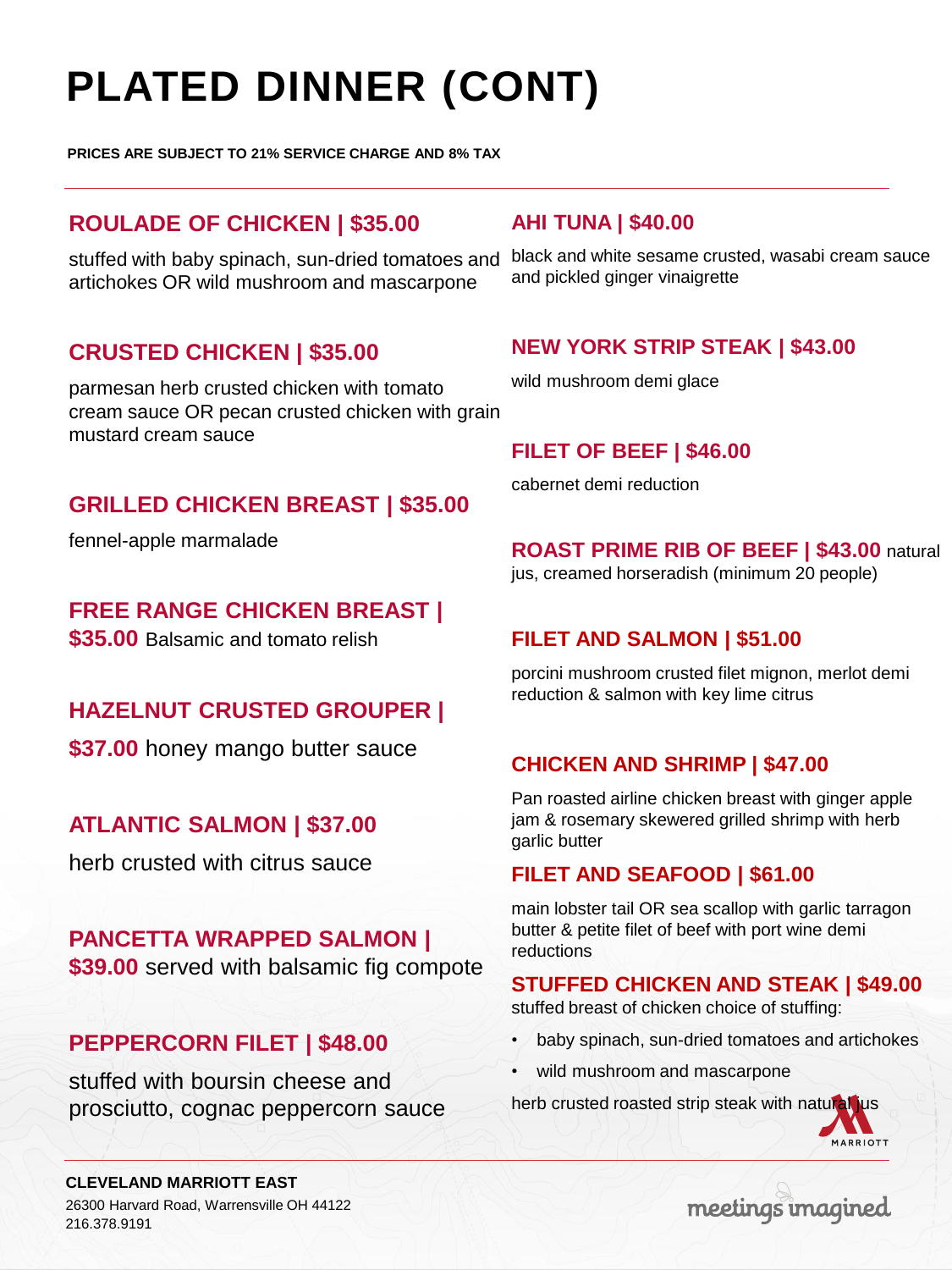# **DINNER BUFFET**

**PRICES ARE SUBJECT TO 21% SERVICE CHARGE AND 8% TAX**

## **AMERICAN BUFFET | \$44.00**

redskin potato salad

fresh fruit display

crisp vegetable crudité

fresh garden salad with choice of dressing

selection of two entrées:

- breast of chicken
- bbq ribs
- sliced roast pork loin
- carved roast beef, au jus
- atlantic salmon

fresh green beans

garlic chive mashed potatoes

rolls and butter

chef's selection of desserts

## **PRIME RIB BUFFET | \$49.00**

fresh fruit display

pasta salad

crisp vegetable crudité

garden salad with choice of dressing

carved prime rib of beef au jus with creamy horseradish\*

selection of additional entrée:

- breast of chicken
- roast pork loin
- chicken cordon bleu
- atlantic salmon

seasonal julienne of vegetables

twice baked potatoes

rolls and butter

new york style cheesecake with fresh strawberries

chocolate torte

## **BEACH BARBECUE | \$47.00**

grilled vegetable platters

red and yellow tomato and cucumber salad with sweet red onions and red wine vinaigrette

chilled cavatappi pasta and fresh pencil asparagus, dijon vinaigrette

selection of two entrées:

- shrimp and scallop kabobs
- barbecued chicken
- grilled baby back ribs
- skirt steak, chimichurri sauce
- grilled breast of chicken, chipotle lime glaze
- marinated mahi-mahi, grilled pineapple salsa
- \*8 oz. new york strip (additional \$6.00)
- \*7 oz. lobster tail (one per person, additional \$10.00)

twice baked potato

selection of seasonal vegetables

corn bread with sweet creamery butter

tropical fruit display seasonal

fruit cobbler

### **ITALIAN | \$44.00**

grilled antipasto display

tossed garden salad with italian vinaigrette

caesar salad with parmesan croutons

rotini pasta salad

selection of three entrées:

- shrimp scampi linguine
- tortellini primavera
- chicken parmesan
- lasagna (meat or vegetable)

fresh zucchini and tomato concasse

red bliss potatoes

rolls and butter

cannolis and tiramisu



#### **CLEVELAND MARRIOTT EAST**

26300 Harvard Road, Warrensville OH 44122 216.378.9191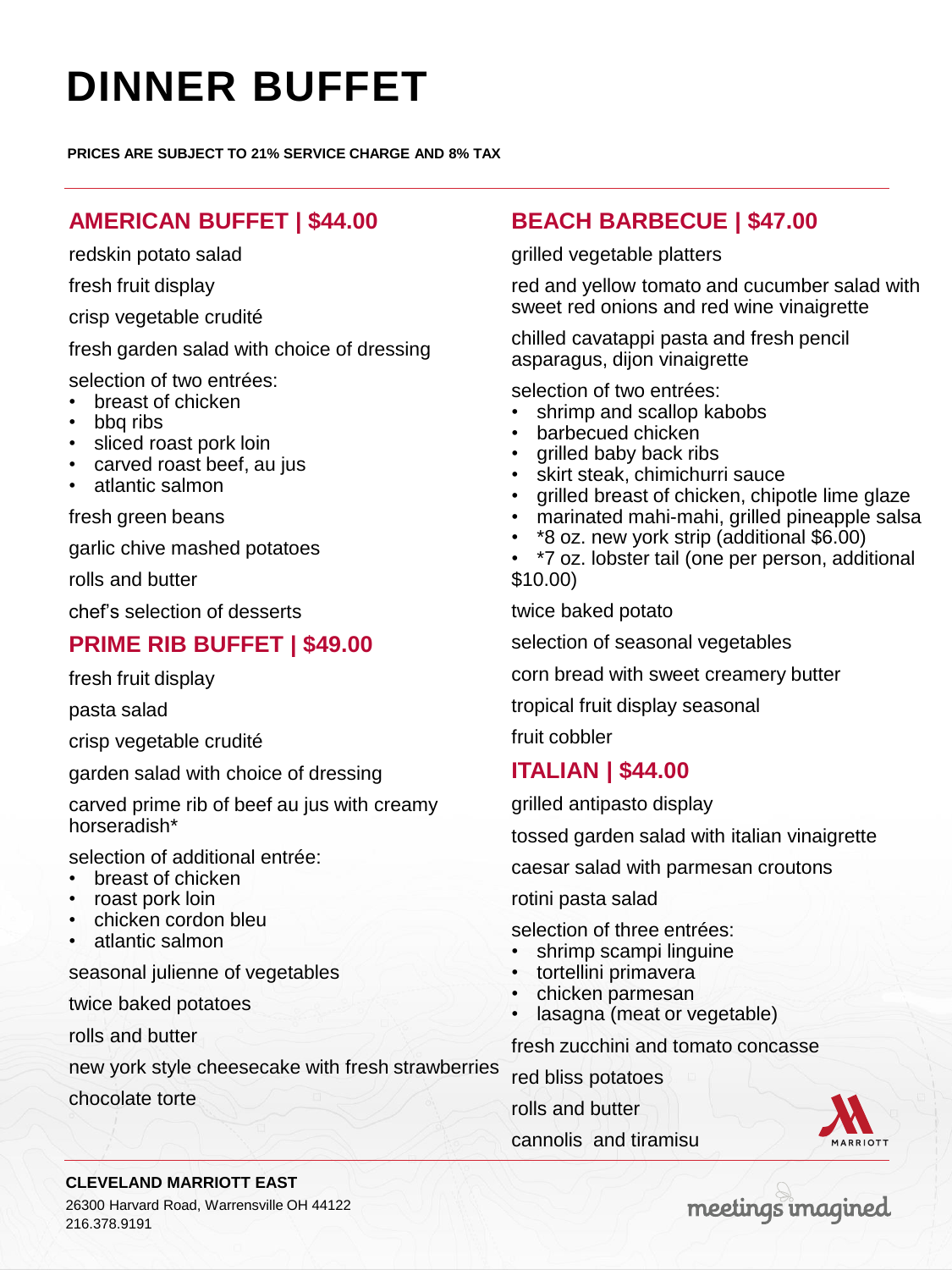# **DINNER BUFFET (CONT)**

**PRICES ARE SUBJECT TO 21% SERVICE CHARGE AND 8% TAX**

#### **THE MEDITERRANEAN | \$47.00**

classic italian soup with sausage

potato and kale antipasto display

shaved fennel and orzo pasta salad with wild mushrooms balsamic

marinated grilled vegetables includes zucchini, portobello mushrooms, marinated artichoke hearts

assorted olives and fresh mozzarella

selection of two entrées:

• grilled swordfish with roasted tomatoes & olive tapenade

• grilled tuscan chicken with roasted red peppers, green olives and rosemary

• roasted salmon with clams and mussels, spicy tomato broth

• garlic and fresh herb shrimp over roasted eggplant ratatouille (three shrimp per person)

wild mushroom risotto

seasonal vegetables

rolls and butter

biscotti spears and crème brulee cheesecake

#### **SOUTHWESTERN | \$49.00**

roasted vegetable and black bean chili tossed wild greens, assorted toppings

tequila vinaigrette cheese tortellini and adobo chicken salad

bourbon drenched fruit salad

roasted corn and black bean salad

cilantro oil lime and garlic marinated strip steaks

wild mushroom and chili onion marmalade

pork tenderloin, honey chipotle glaze

black-eyed pea relish toasted cumin rubbed salmon

roasted chili cream sauce zucchini

yellow squash & mushrooms with cilantro lime butter black beans and spicy rice rolls

butter chocolate truffle cake

cinnamon churros, caramel sauce

#### **CLEVELAND MARRIOTT EAST**

26300 Harvard Road, Warrensville OH 44122 216.378.9191

### **WESTERN COOKOUT | \$49.00**

smoked chicken and tomatillo

chili toppings of sour cream, shredded cheese & scallions

crispy garden greens, variety of toppings

assorted dressings

glazed yam and pecan salad

roasted pepper, caramelized onion and asparagus salad

kansas city strip steaks, peppery mushroom relish

makers mark barbecue ribs

grilled salmon with roasted sweet corn relish

house made creamy garlic mashed potatoes

baked western ranch beans baby green beans

roasted tomato vinaigrette country fried onions

buttermilk biscuits and sourdough rolls with honey butter

peach cobbler and chocolate peanut butter torte

### **STEAK & POTATO | \$49.00**

loaded potato salad with roasted tomato

bacon and blue cheese sliced ripe tomatoes, red onions, and mozzarella with balsamic vinaigrette

caesar salad with homemade parmesan crustini

caramelized onion rolls

baked potato bar

roasted asparagus with parmesan cheese

grilled strip steak

grilled chicken apple

caramel pie

bananas foster cheesecake